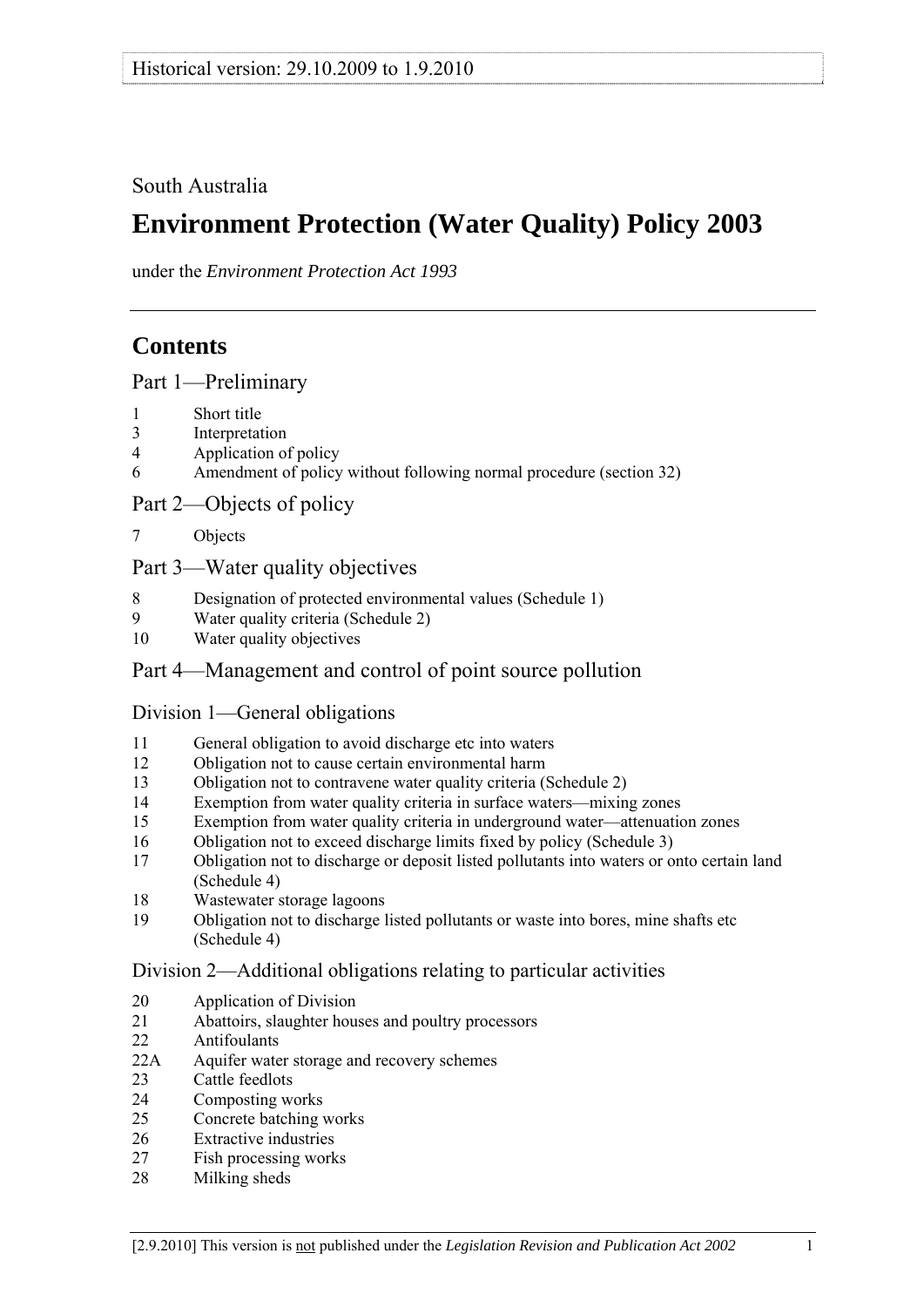- <span id="page-1-0"></span>29 Milk processing works
- 30 Piggeries
- 31 Saleyards
- 32 Septic systems
- 34 Sewerage systems and sewage treatment systems
- 35 Tanneries and fellmongeries
- 36 Vessels and vessel facilities
- 37 Waste depots
- 38 Wineries and distilleries
- Part 5—Management and control of diffuse sources of pollution
- 39 Road construction and maintenance—stormwater
- 40 Building and construction industry—stormwater
- 41 Urban stormwater
- 42 Environment protection order may be issued to give effect to code of practice under this Part
- 43 Matters to be taken into account by Authority
- Part 6—Exemption conditions requiring monitoring and reporting
- 44 Exemption conditions requiring monitoring and reporting
- Schedule 1—Protected environmental values

Schedule 2—Water quality criteria

Schedule 3—Discharge limits

Schedule 4—Listed pollutants

Part 1—

Part 2—

Schedule 5—Listed pollutants

Legislative history

# **Part 1—Preliminary**

#### **1—Short title**

This policy may be cited as the *Environment Protection (Water Quality) Policy 2003*.

## **3—Interpretation**

(1) In this policy—

*Act* means the *Environment Protection Act 1993*;

*ANZECC* means the Australian and New Zealand Environment and Conservation Council;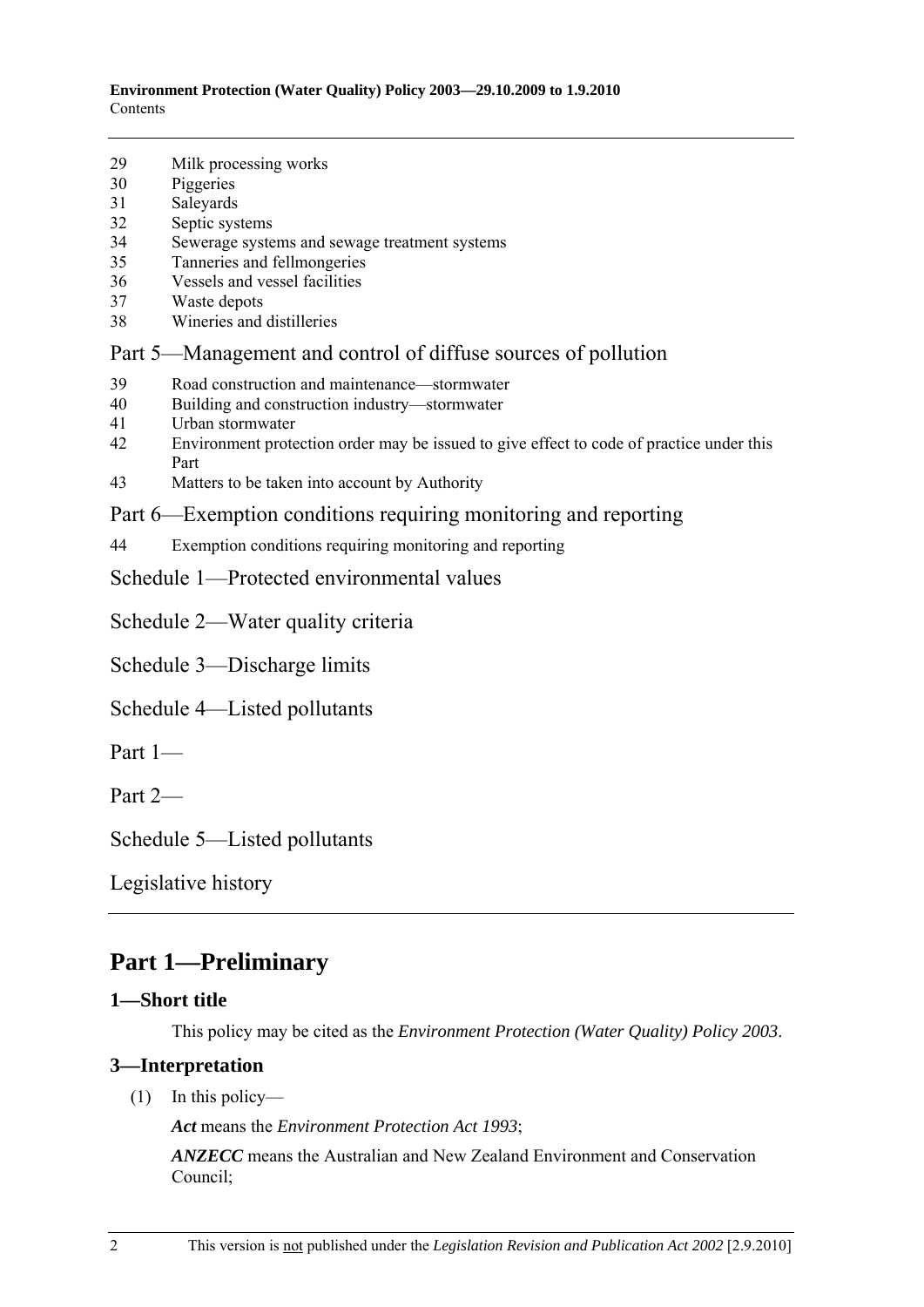*ARMCANZ* means the Agriculture Resource Management Council of Australia and New Zealand;

*clean stormwater* means stormwater that is not contaminated stormwater;

*contaminated stormwater* means stormwater that is contaminated by a pollutant listed in Schedule 4 or any material that could be reasonably prevented from entering the pipes, gutters and other channels used to collect and convey the stormwater;

*exemption* means an exemption under Part 6 of the Act;

*pollutant* has the same meaning as in the Act, and includes waste;

*protected environmental value*, in relation to waters or a particular body of water, means such of the following beneficial aspects or uses of water as are designated by this policy (see clause 9) in respect of those waters or that body of water for protection from pollution:

- A Aquatic ecosystem—
	- (i) fresh water;
	- (ii) marine water;
- B Recreational water use and aesthetics—
	- (i) primary contact;
	- (ii) secondary contact;
	- (iii) aesthetics;
- C Potable use;
- D Agricultural/aquaculture use—
	- (i) irrigation;
	- (ii) stock watering;
	- (iii) aquaculture;
- E Industrial use;

*septic system* means a system used on premises for the on-site collection, treatment and disposal of sewage generated at the premises, and includes a septic tank;

*stormwater* means rain or melted precipitation that runs off land or structures on land;

#### *surface waters* means—

- (a) marine waters; and
- (b) all other waters of the State other than underground water;

*underground water* means water occurring naturally, or stored, below ground level;

*vessel* means a boat, yacht, ship or other vessel capable of floating and being used on water;

*waste* has the same meaning as in the Act, and includes wastewater;

#### *waste management hierarchy*—see clause 7;

*wastewater* means waste principally consisting of water, and includes wash down water, cooling water, effluent, irrigation runoff and contaminated stormwater;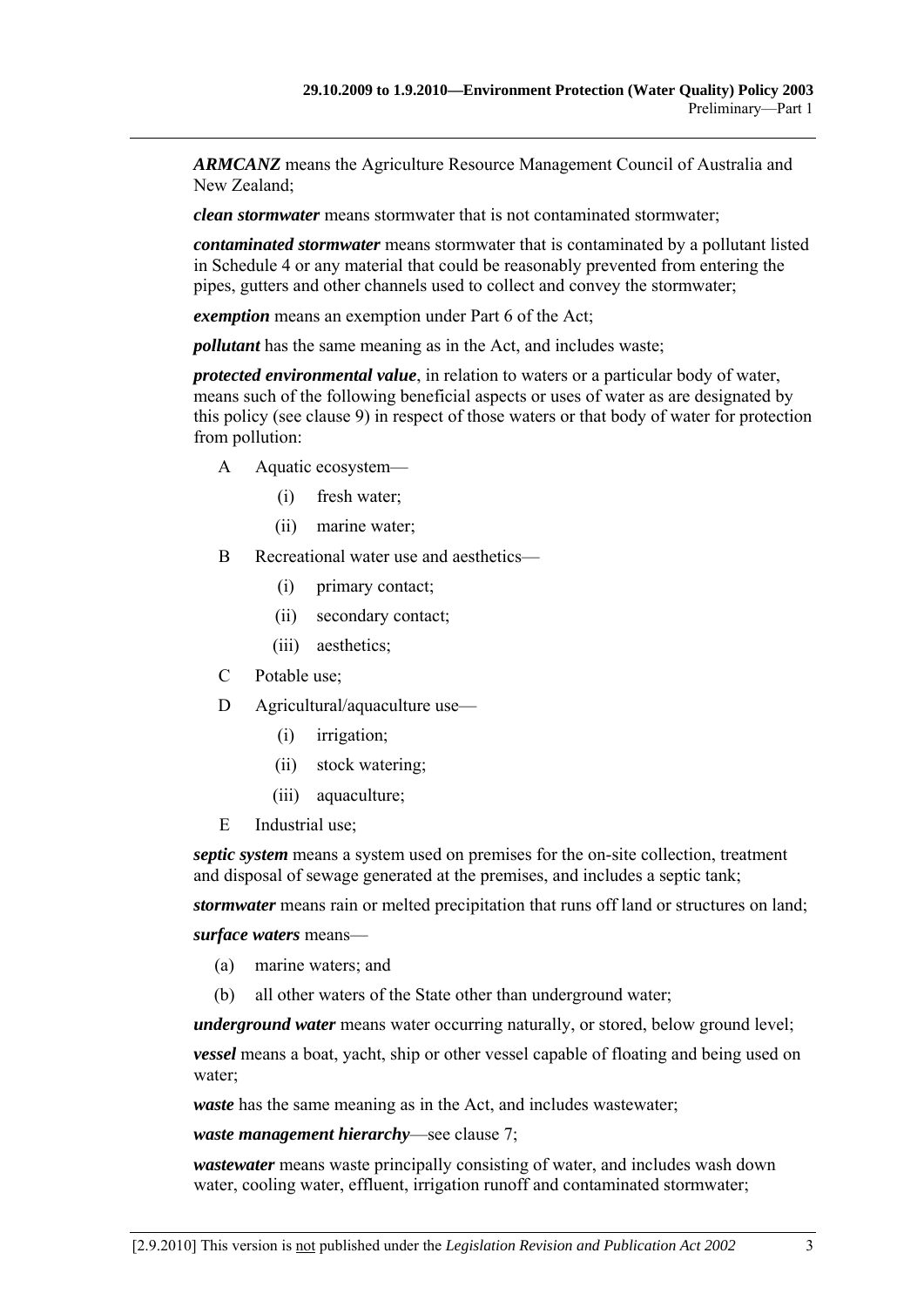<span id="page-3-0"></span>*wastewater management system* means a system designed and operated for the purpose of collecting and managing wastewater so as to minimise any adverse impacts of the wastewater on the environment;

*wastewater storage lagoon* means any dam, pond or lagoon constructed and used for the purpose of holding wastewater but does not include a sediment retention basin;

*watercourse* means any of the following (whether or not temporarily dry):

- (a) a river, creek or other natural watercourse (whether modified or not);
- (b) a dam or reservoir that collects water flowing in a watercourse;
- (c) a lake, wetland or other body of water through which water flows;
- (d) the Coorong;
- (e) an artificial channel;
- (f) a public stormwater disposal system;
- (g) part of a watercourse;

*water quality criteria*, in relation to protecting a particular protected environmental value, means the maximum concentrations of certain substances permitted by this policy to be in water, or the minimum or maximum levels permitted for certain characteristics of water;

*water quality objectives*—see clause 10;

*waters* means waters to which this policy applies—see clause 4.

- (2) For the purposes of this policy, a person discharges or deposits waste or a pollutant into waters or onto land if the person causes or allows the waste or pollutant to be discharged or deposited into the waters or onto the land or fails to prevent it from entering the waters or escaping onto the land (including by processes such as seepage or infiltration or carriage by wind, rain, sea spray or stormwater or by the rising of the water table).
- (3) For the purposes of this policy, the discharge or deposit of waste or a pollutant into a watercourse that is temporarily dry will be regarded as the discharge or deposit of the waste or pollutant into waters.
- (4) In this policy, the expression *mandatory provision* followed by a statement as to the category of offence is to be taken to signify that contravention of the provision at the foot of which the expression appears is, for the purposes of Part 5 of the Act, an offence of the category so stated.

**Note—** 

Unless the contrary intention appears, terms used in this policy that are defined in the Act have the respective meanings assigned to those terms by the Act.

#### **4—Application of policy**

- (1) Subject to section 7 of the Act and this clause, this policy applies in relation to all surface waters and underground waters including the water within a public stormwater disposal system or irrigation drainage channel, but excluding—
	- (a) water within the pipes and closed tanks of a water reticulation system; and
	- (b) water within a sewage system or wastewater management system; and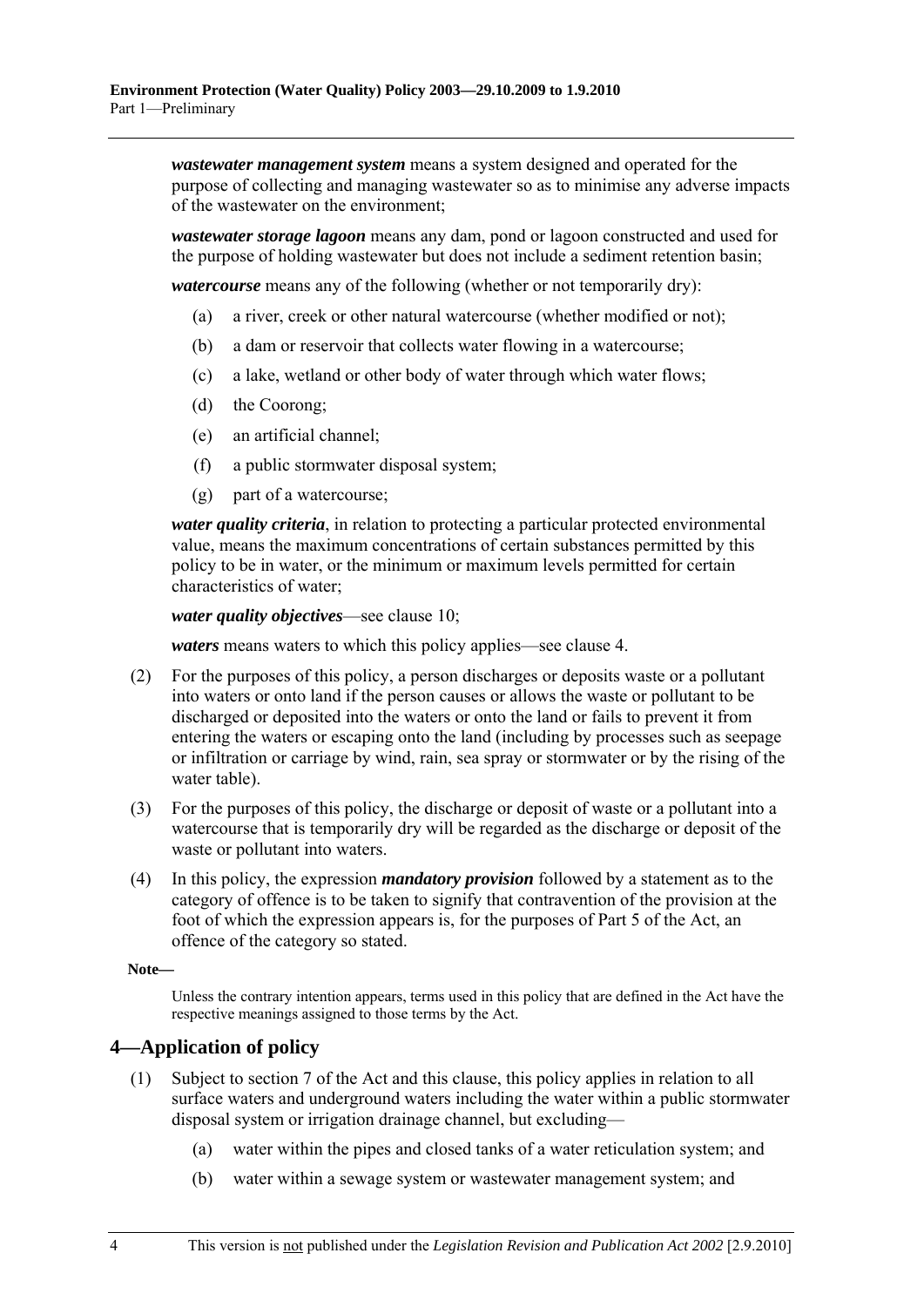- <span id="page-4-0"></span> (c) water within a closed tank constructed of or lined with material impervious to water; and
- (d) water within a private or public swimming pool.
- (2) This policy does not apply to the discharge of clean stormwater into any waters.
- (3) Except for Part 5, this policy does not apply to the ultimate discharge of stormwater from a public stormwater disposal system into any waters by a government or public authority responsible for the system.
- (4) Nothing in this policy affects the operation of an environmental authorisation granted under the Act, or any authority or exemption given by or under any other Act or law, and in force immediately before the commencement of this policy.

#### **6—Amendment of policy without following normal procedure (section 32)**

- (1) The following provisions of this policy may be amended by the Minister, by notice in the Gazette, pursuant to section  $32(1)(c)$  of the Act:
	- (a) Division 2 of Part 4;
	- (b) Part 5;
	- (c) Table 2 of Schedule 1;
	- (d) Schedule 2;
	- (e) Schedule 3;
	- (f) Schedule 4;
	- (g) Schedule 5.
- (2) The kinds of changes that may be made to a provision by amendment under subclause (1) are as follows:
	- (a) the provision may be substituted wholly or in part;
	- (b) material may be varied or struck out from the provision;
	- (c) material may be inserted into the provision.
- (3) The Authority cannot make a recommendation to the Minister for amendment of any of the provisions referred to in subclause (1) unless—
	- (a) a proposal for the amendment has been developed, taking into account, where relevant, the principles set out in the *Australian and New Zealand Guidelines for Fresh and Marine Water Quality 2000* prepared by ANZECC/ARMCANZ, as in force from time to time, or in any guidelines substituted for those guidelines; and
	- (b) the proposal has been reduced to writing, clearly setting out the purpose and likely impact of and reasons for the proposed amendment; and
	- (c) there have been consultations with relevant organisations and industries and the community likely to be affected by the proposed amendment; and
	- (d) the views expressed by those consulted have been considered by the Authority and communicated to the Minister.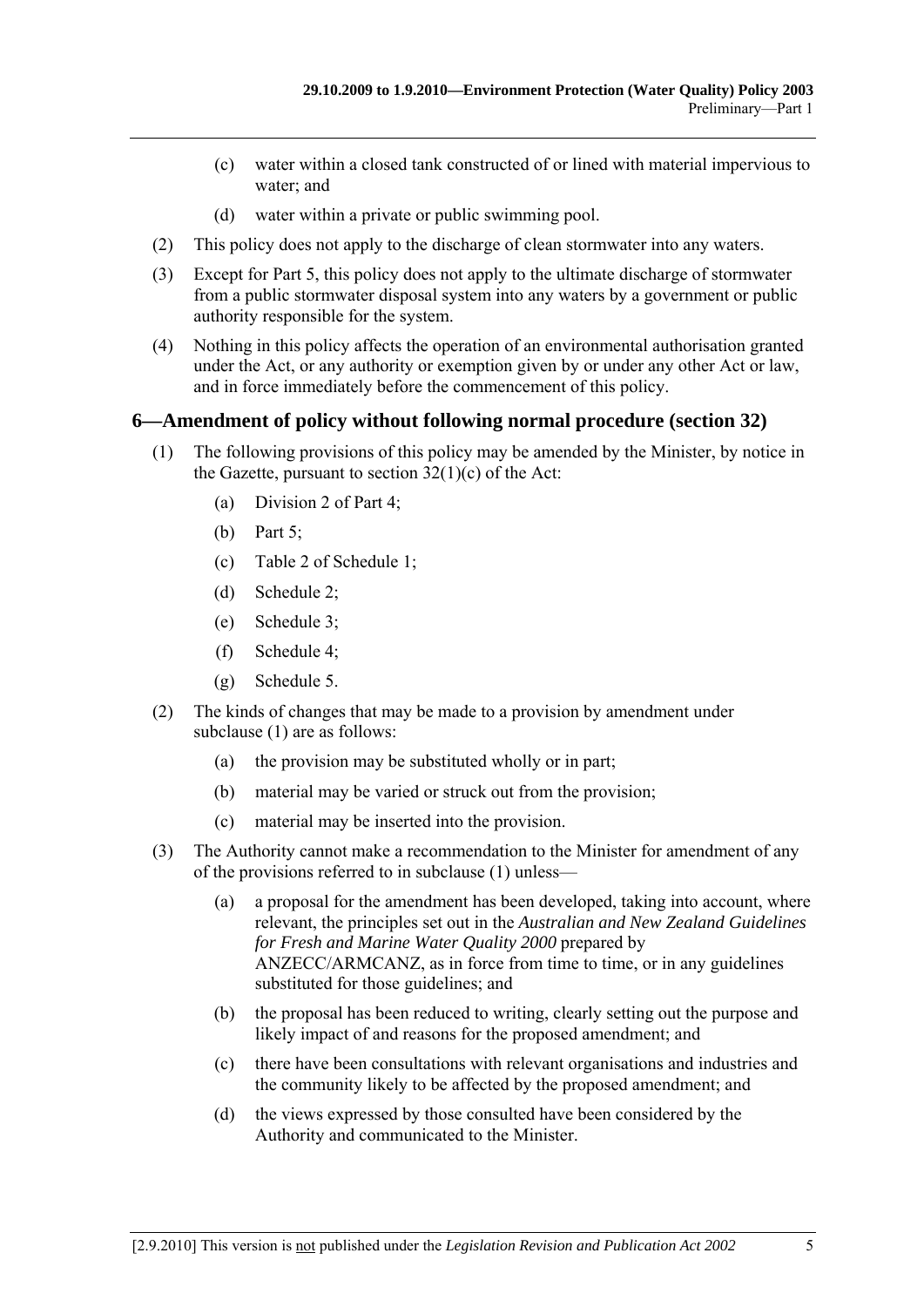# <span id="page-5-0"></span>**Part 2—Objects of policy**

## **7—Objects**

- (1) The principal object of this policy is to achieve the sustainable management of waters, by protecting or enhancing water quality while allowing economic and social development.
- (2) This policy more particularly seeks to—
	- (a) focus water quality management on achieving water quality objectives that will protect or enhance the water quality values assigned by this policy to the various areas of water; and
	- (b) ensure that pollution from both diffuse and point sources does not prejudice the achievement of those water quality objectives; and
	- (c) ensure that waste management will be based on doing the following, in the following order of priority (the *waste management hierarchy*):
		- (i) avoiding the production of waste;
		- (ii) minimising, as far as reasonably practicable, the production of waste;
		- (iii) reusing waste;
		- (iv) recycling waste;
		- (v) recovering part of waste for re-use;
		- (vi) treating waste to reduce potentially degrading impacts;
		- (vii) disposing of waste in an environmentally sound manner,

to the effect that, first, the production of waste should be avoided and, second, to the extent that avoidance is not reasonably achievable, the production of waste should, as far as reasonably practicable, be minimised, and so on; and

- (d) promote best practice environmental management; and
- (e) promote within the community environmental responsibility and involvement in environmental issues.

# **Part 3—Water quality objectives**

#### **8—Designation of protected environmental values (Schedule 1)**

- (1) Subject to this clause, the protected environmental values of the waters to which this policy applies are the values designated for those waters (by an "X") in Table 1 of Schedule 1.
- (2) However, the protected environmental values of a particular body of water described or delineated in Table 2 of Schedule 1 are the values designated in respect of that body of water in that table.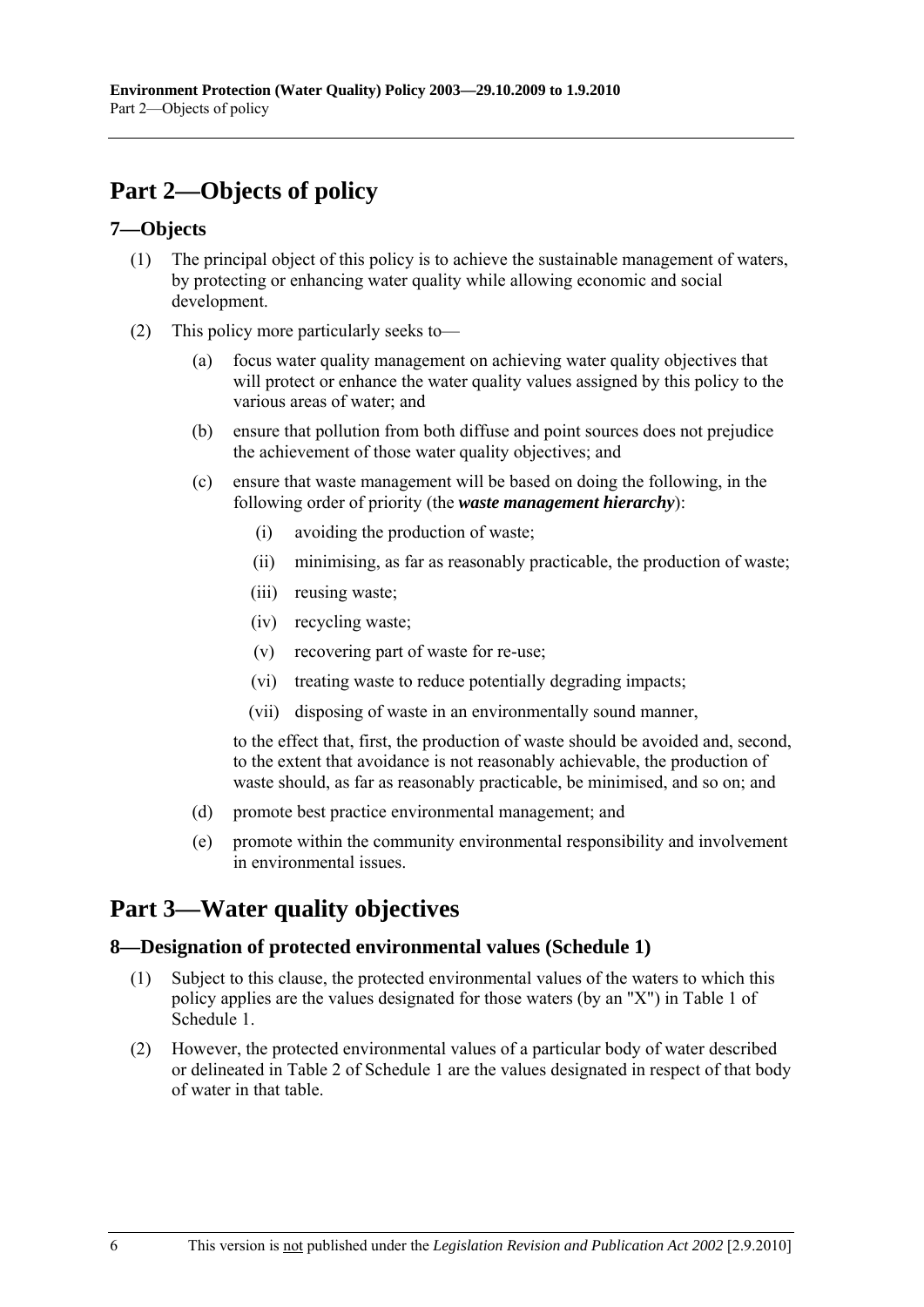## **9—Water quality criteria (Schedule 2)**

- (1) Subject to this clause, the water quality criteria for waters that have a protected environmental value are the criteria set out in Table 1 of Schedule 2 for waters with that value.
- (2) However, the water quality criteria for a particular body of water described or delineated in Table 2 of Schedule 2 are the criteria designated in respect of that body of water in that table.

## **10—Water quality objectives**

The water quality objectives for any particular waters will be achieved if the provisions of this policy relating to the water quality criteria applicable to those waters are complied with, so that the protected environmental values of those waters are safeguarded.

# **Part 4—Management and control of point source pollution**

## **Division 1—General obligations**

#### **11—General obligation to avoid discharge etc into waters**

- (1) A person who is undertaking an activity, or is an occupier of land, must take all reasonable and practicable measures (not being measures that themselves cause environmental harm) to avoid the discharge or deposit of waste from that activity or land—
	- (a) into any waters; or
	- (b) onto land in a place from which it is reasonably likely to enter any waters (including by processes such as seepage or infiltration or carriage by wind, rain, sea spray, or stormwater or by the rising of the water table),

and, in taking those measures, must apply the waste management hierarchy.

- (2) If, after having complied with subclause (1), some waste is to be discharged or deposited, and may lawfully be discharged or deposited, by a person into waters or onto land referred to in subclause (1)(b), the person must take all reasonable and practicable measures to prevent or minimise any resulting environmental harm to waters.
- (3) Subclause (2) does not derogate from any other provision of this policy.

#### **12—Obligation not to cause certain environmental harm**

A person must not, by discharging or depositing a pollutant into any waters, cause any of the following:

- (a) loss of seagrass or other native aquatic vegetation; or
- (b) a reduction in numbers of any native species of aquatic animal or insect; or
- (c) an increase in numbers of any non-native species of aquatic animal or insect; or
- (d) a reduction in numbers of aquatic organisms necessary to a healthy aquatic ecosystem; or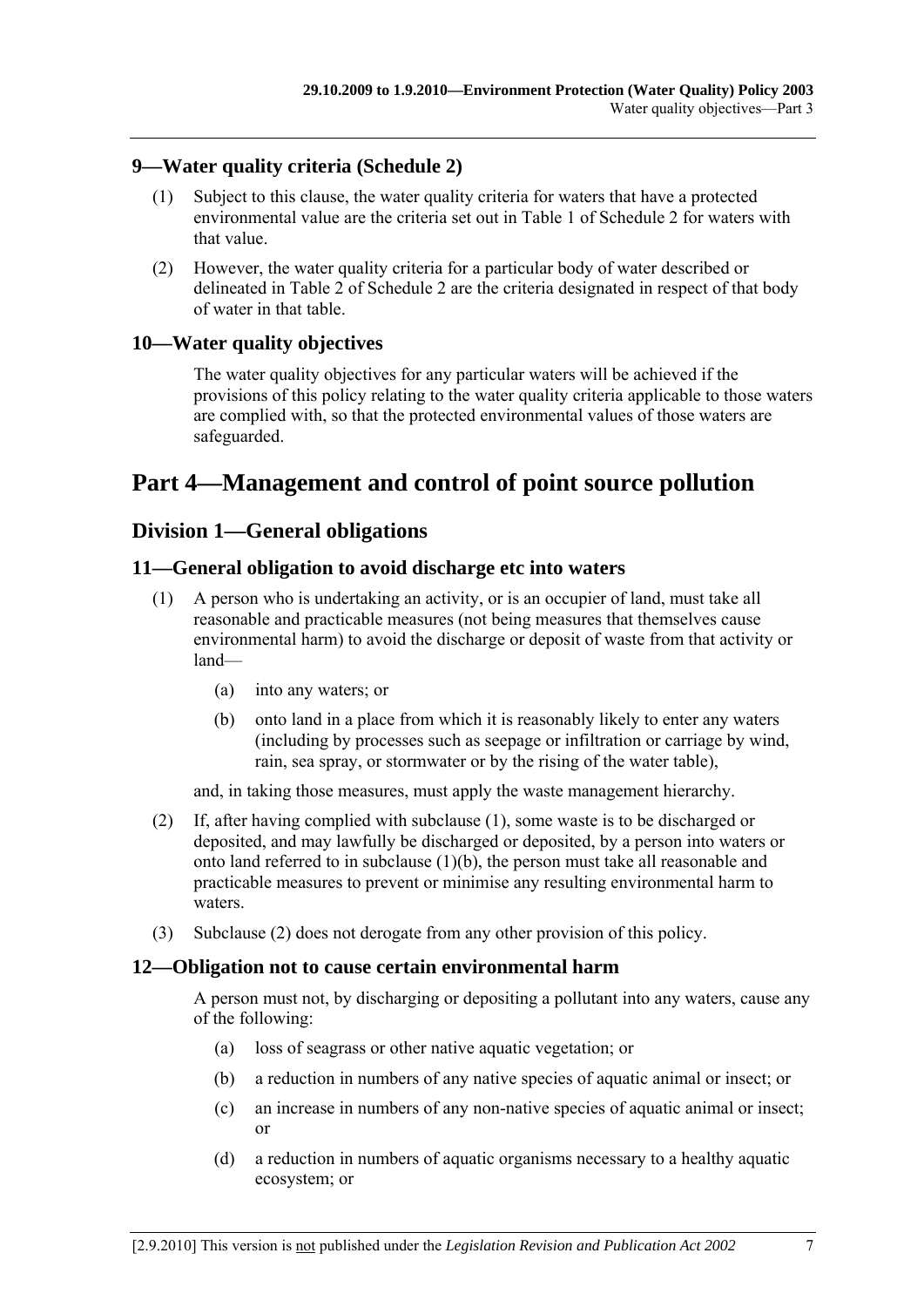- (e) an increase in algal or aquatic plant growth; or
- (f) the water to become toxic to vegetation on land; or
- (g) the water to become harmful or offensive to humans, livestock or native animals; or
- (h) an increase in turbidity or sediment levels.

#### **13—Obligation not to contravene water quality criteria (Schedule 2)**

- (1) A person must not, by discharging or depositing a pollutant into any waters, cause any of the water quality criteria applicable (see Schedule 2) to those waters—
	- (a) to be exceeded or, if already exceeded (whether through natural causes, the discharge or deposit of a pollutant or a combination of both), further exceeded; or
	- (b) in the case of a minimum level specified in Schedule 2 in relation to a characteristic of water—to be decreased or, if already decreased (whether through natural causes, the discharge or deposit of a pollutant or a combination of both), further decreased.

Mandatory provision: Category B offence.

(2) In this clause—

*exceeded* or *decreased* means exceeded or decreased as measured by a method approved by the Authority.

 (3) To avoid doubt, if zero constitutes a water quality criterion in Schedule 2 for a particular pollutant, the pollutant must not be detectable in the relevant waters when measured by a method approved by the Authority.

#### **14—Exemption from water quality criteria in surface waters—mixing zones**

- (1) The Authority may only grant a person an exemption from clause 13 in respect of the discharge of waste into surface waters if the person satisfies the Authority that measures can be taken in accordance with subclause (2) to establish an area in the waters where the waste is discharged and mixed with the waters (a *mixing zone*).
- (2) The following requirements apply in relation to a mixing zone:
	- (a) the establishment of the zone must not—
		- (i) pose a significant risk to aquaculture areas, potable water intakes or supplies or marine parks or other areas of water with a high conservation value; or
		- (ii) be inconsistent with a plan adopted under Part 7 of the *Water Resources Act 1997*;
	- (b) the zone must not be situated within waters that—
		- (i) are regularly used to a significant extent for primary contact recreation; or
		- (ii) have significant value as a spawning or nursery area for aquatic organisms;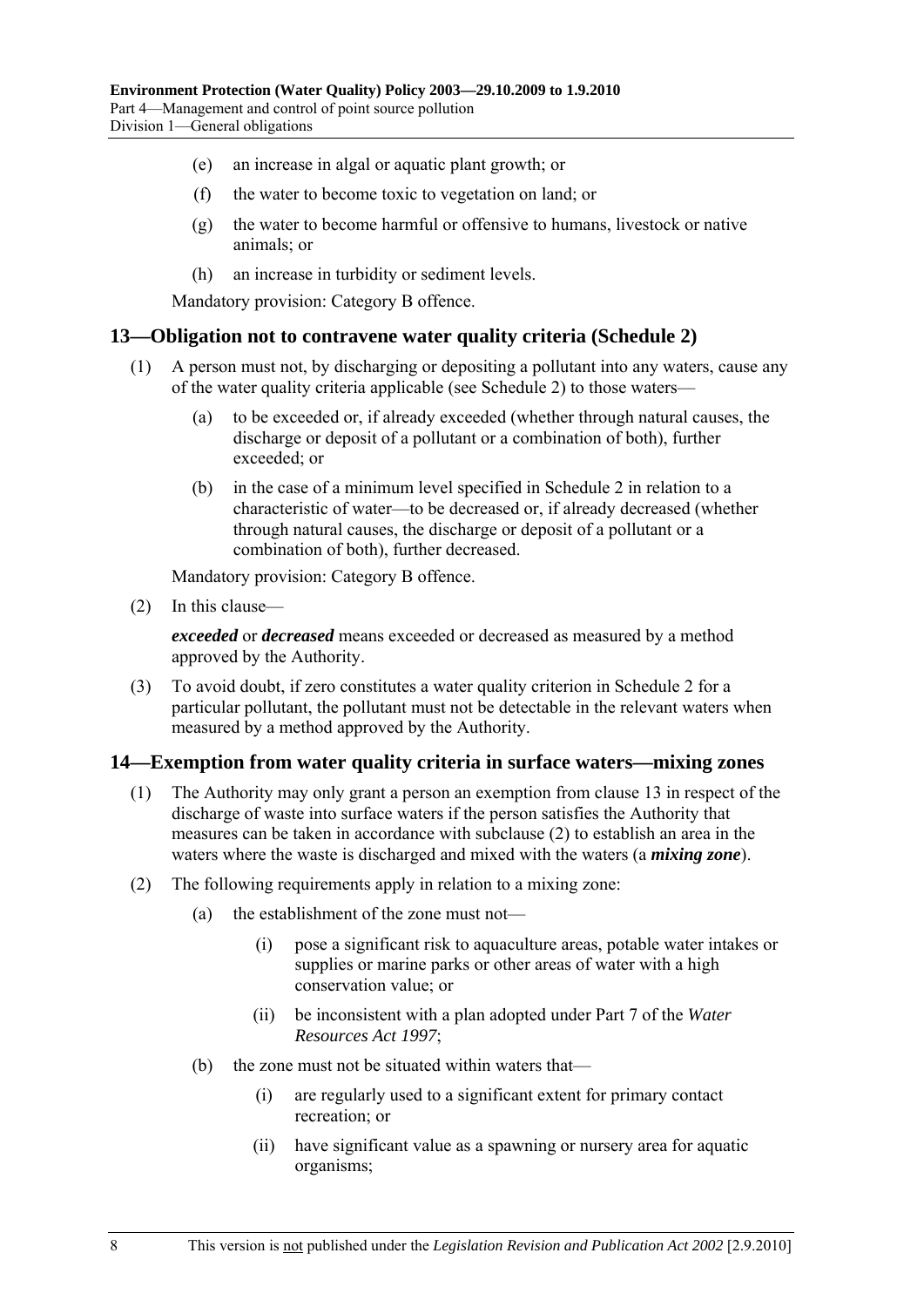- (c) in the case of marine waters (other than estuarine waters), the zone must—
	- (i) have a radius not exceeding 100 metres; and
	- (ii) not be within 200 metres of the mean low water mark of the coast at spring tides;
- (d) in the case of other surface waters, the zone must have a radius not exceeding 20 metres;
- (e) the zone's operation must—
	- (i) be sustainable; and
	- (ii) prevent or minimise the presence in or about the waters of objectionable matter or odours, or discolouration, as a result of the discharge; and
	- (iii) not prejudice the water quality objectives for the waters outside the zone.
- (3) If the Authority grants a person an exemption referred to in subclause (1), the Authority must, in addition to any other conditions that may be imposed, impose conditions of the exemption requiring the person to take the measures referred to in this clause.

## **15—Exemption from water quality criteria in underground water attenuation zones**

- (1) The Authority may only grant a person an exemption from clause 13 in respect of the discharge of waste into underground waters if the person satisfies the Authority that measures can be taken in accordance with subclause (2) to establish an area in the waters where the waste is discharged and the concentration of pollutants is reduced by physico-chemical and microbiological processes (an *attenuation zone*).
- (2) The following requirements apply in relation to an attenuation zone:
	- (a) the zone must not be situated wholly or partly within a water protection area within the meaning of Part 8 of the Act;
	- (b) the zone must not extend beyond the boundaries of the land on which the waste is generated except with the consent of the landowners affected;
	- (c) the aquifer must not have high permeability properties (eg. Karst rock or fractured rock aquifers);
	- (d) the zone's operation must—
		- (i) be sustainable; and
		- (ii) not prejudice the water quality objectives for the waters outside the zone.
- (3) If the Authority grants a person an exemption referred to in subclause (1), the Authority must, in addition to any other conditions that may be imposed, impose conditions of the exemption requiring the person—
	- (a) to take the measures referred to in this clause; and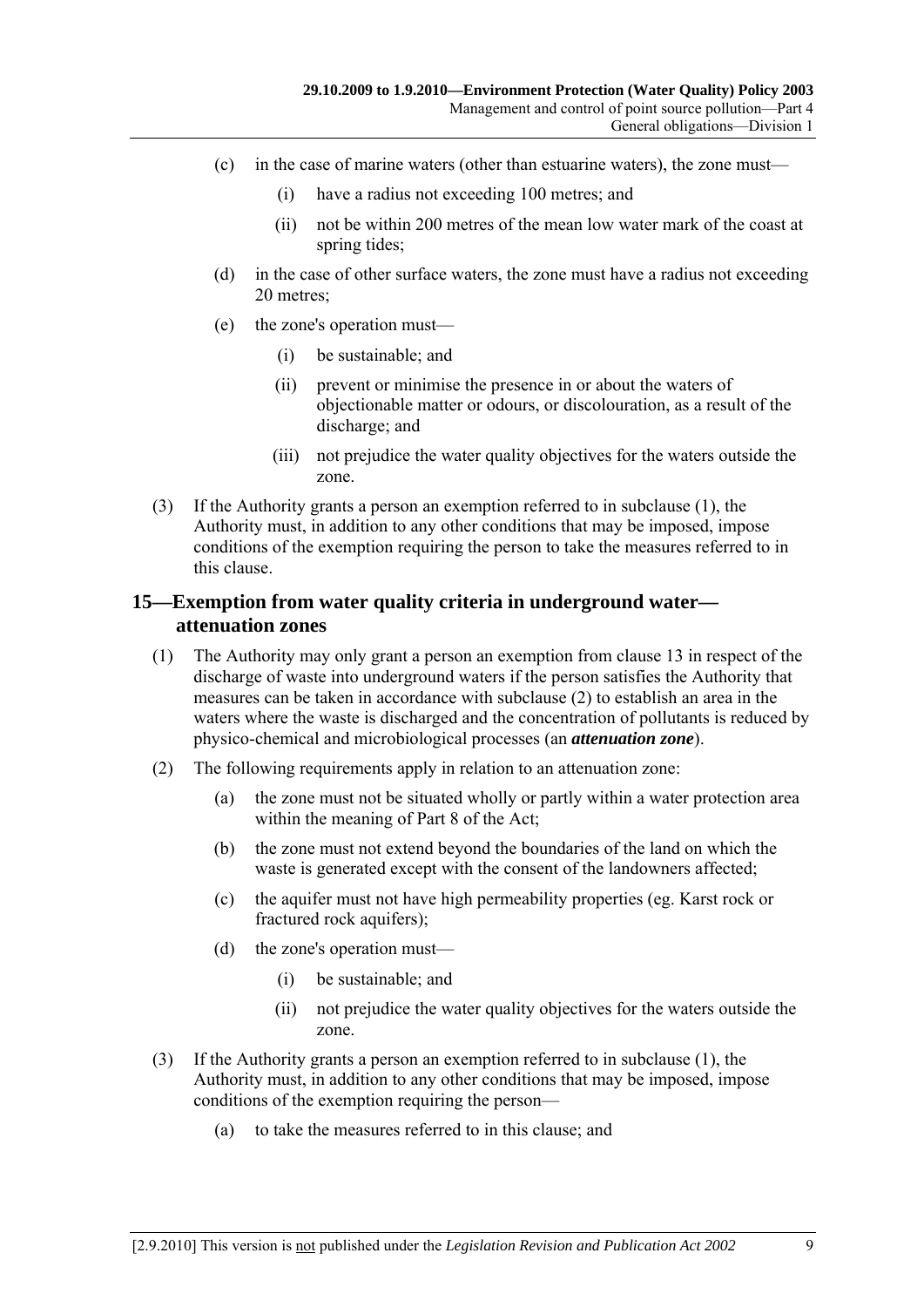(b) to take action in accordance with a contingency plan approved by the Authority if pollution from within the attenuation zone is detected outside the zone.

## **16—Obligation not to exceed discharge limits fixed by policy (Schedule 3)**

 (1) A person must not, in the course of undertaking an activity described in Schedule 3, discharge a pollutant listed in the Schedule into any waters, or a particular body of water described or delineated in the Schedule, at a rate or concentration level that exceeds the rate or concentration level specified by the Schedule in respect of that pollutant.

Mandatory provision: Category B offence.

- (2) The Authority must not grant an exemption from subclause (1) if of the opinion that to do so would—
	- (a) prejudice the water quality objectives for waters inside or outside the area of water to which the proposed exemption would apply; or
	- (b) be inconsistent with a plan adopted under Part 7 of the *Water Resources Act 1997*.

#### **17—Obligation not to discharge or deposit listed pollutants into waters or onto certain land (Schedule 4)**

- (1) A person must not discharge or deposit a pollutant listed in Part 1 of Schedule 4—
	- (a) into any waters; or
	- (b) onto land in a place from which it is reasonably likely to enter any waters (including by processes such as seepage or infiltration or carriage by wind, rain, sea spray or stormwater or by the rising of the water table).

Mandatory provision: Category B offence.

- (2) Subclause (1) does not apply in relation to the lawful use of a pesticide or herbicide if the pesticide or herbicide is manufactured for use in relation to waters and is used at a concentration not exceeding a maximum concentration specified by the manufacturer or by law.
- (3) A person must not discharge or deposit a pollutant listed in Part 2 of Schedule 4 into any waters.

Mandatory provision: Category B offence.

#### **18—Wastewater storage lagoons**

- (1) In determining matters required to be determined by the Authority under Part 6 of the Act in relation to an environmental authorisation or an application for an environmental authorisation that involves the construction of a wastewater storage lagoon or an application for a development authorisation referred to the Authority under the *Development Act 1993* that involves the construction of a wastewater storage lagoon, the Authority must take into account the principle that the construction of wastewater storage lagoons should be avoided in the following locations:
	- (a) within the flood plain known as the "1956 River Murray Flood Plain" or any flood plain that is subject to flooding that occurs, on average, more often than once in every 100 years;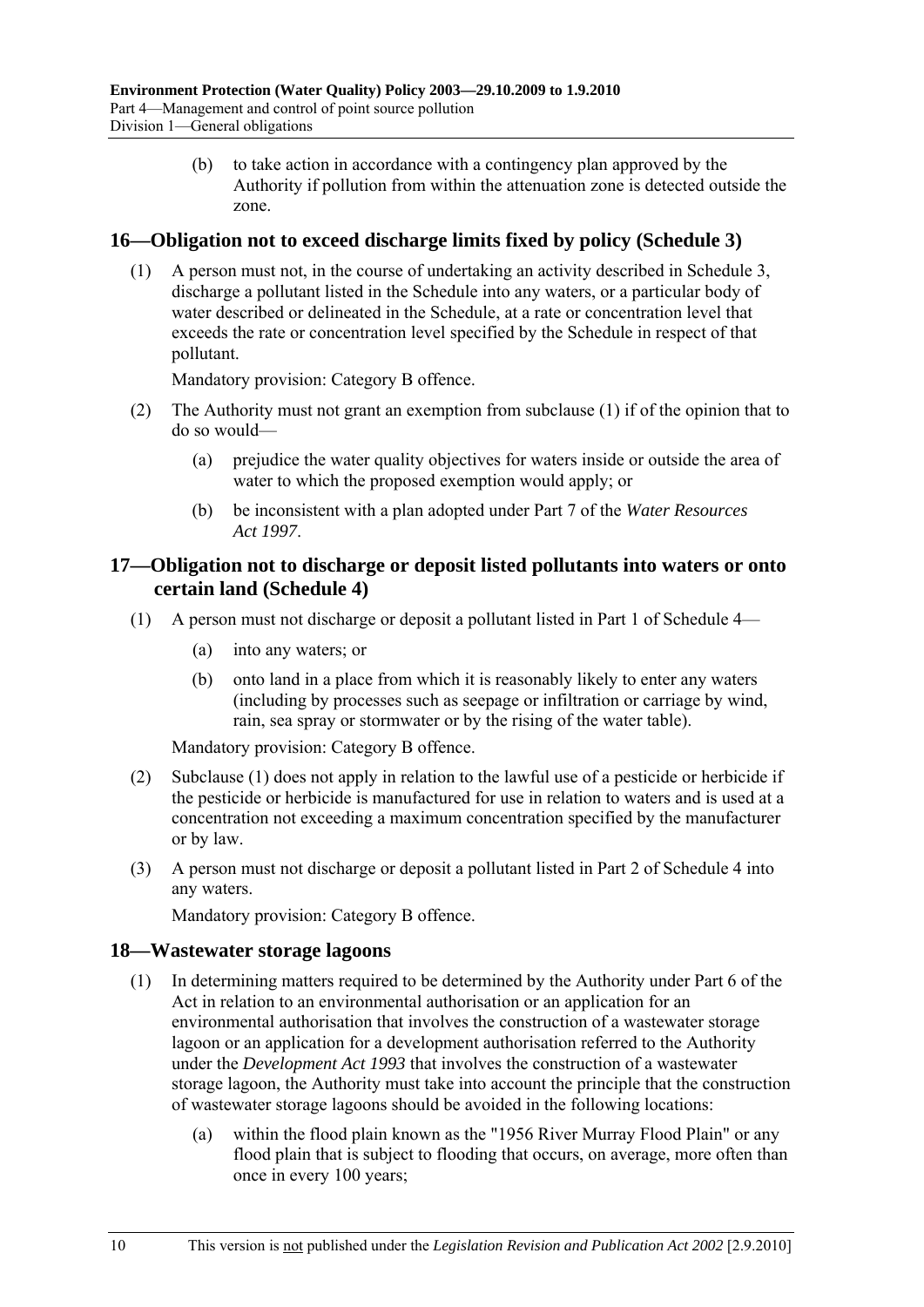- (b) within a water protection area within the meaning of Part 8 of the Act;
- (c) within 20 metres of a public road or road reserve;
- (d) within 50 metres of a bank of a watercourse;
- (e) within 200 metres of a residence built on land that is owned by some other person;
- (f) within 500 metres of the high water mark;
- (g) within an area where the base of the lagoon would be below any seasonal water table
- (2) A person must not store a pollutant listed in Schedule 5 in a wastewater storage lagoon located in—
	- (a) the flood plain known as the "1956 River Murray Flood Plain"; or
	- (b) a water protection area within the meaning of Part 8 of the Act.

- (3) A person who constructs a wastewater storage lagoon must comply with the following provisions:
	- (a) the lagoon must be constructed so that polluted water in the lagoon cannot intercept with any underlying seasonal water table;
	- (b) in the case of a lagoon that is to be used for storage of wastewater that contains a pollutant listed in Schedule 5, the lagoon must—
		- (i) be constructed of or lined with an impervious material; or
		- (ii) be equipped with leak collection facilities that collect all leakages and return them to the lagoon or dispose of them in some other lawful manner;
	- (c) in the case of a lagoon other than one to which paragraph (b) applies, the lagoon must be constructed of or lined with a barrier that minimises, as far as practicable, leakage from the lagoon;
	- (d) a sufficient number of monitoring bores must be installed and properly placed so that the presence of any leakage can be readily ascertained;
	- (e) the lagoon must be constructed so as not to be liable to inundation or damage from flood waters:
	- (f) if there is any potential for the wastewater in the lagoon being a risk to the health of any animals, sufficient barriers to access to the lagoon by those animals must be installed.

Mandatory provision: Category B offence.

 (4) A person who discharges wastewater into a lagoon to which subclause (3) applies must ensure that the lagoon is maintained in a condition that ensures ongoing compliance with the provisions set out in that subclause.

Mandatory provision: Category B offence.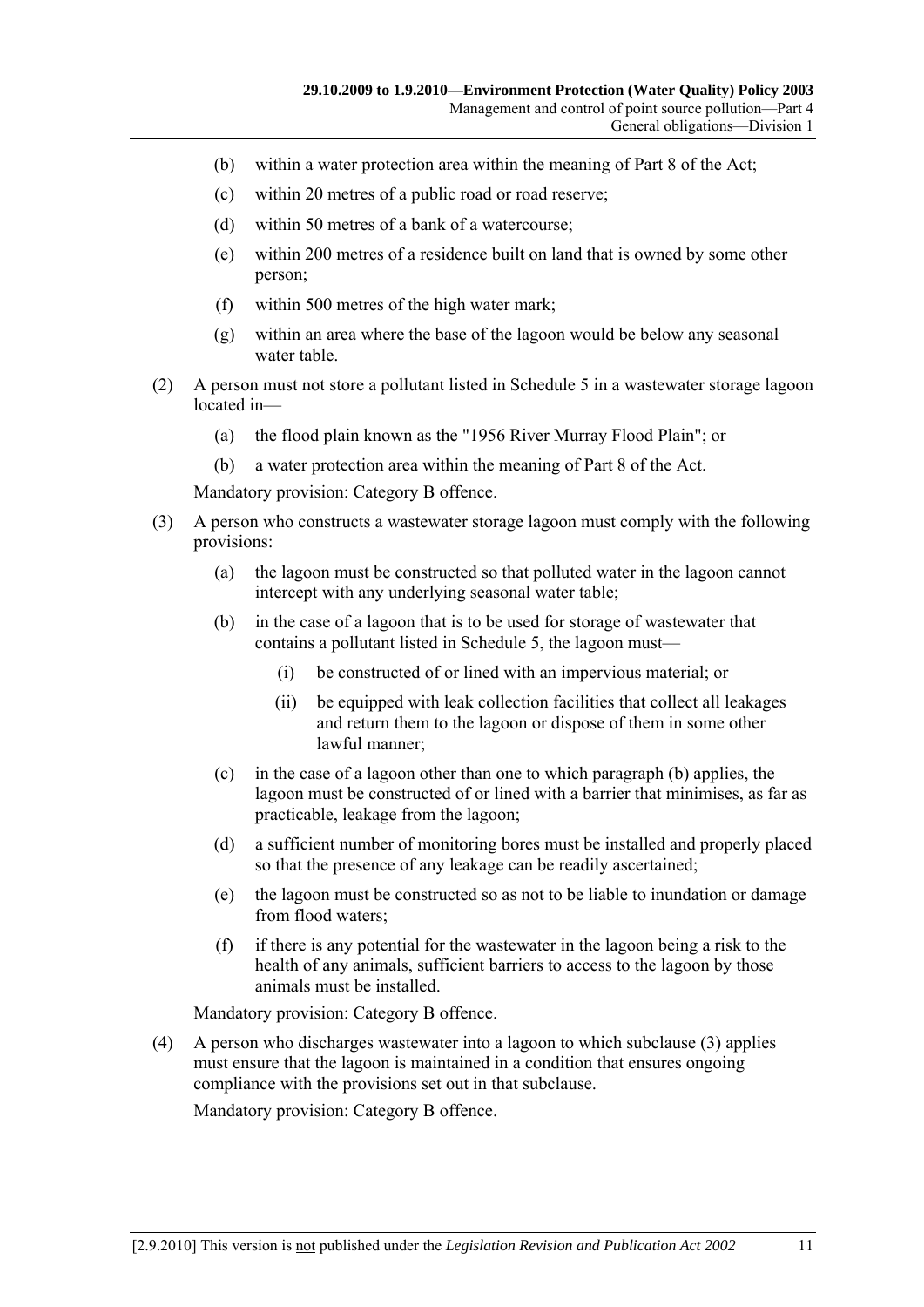(5) A person who discharges wastewater into a wastewater storage lagoon must not allow the water in the lagoon to reach a level that is less than 600 millimetres from the level of the maximum carrying capacity of the lagoon.

Mandatory provision: Category B offence.

## **19—Obligation not to discharge listed pollutants or waste into bores, mine shafts etc (Schedule 4)**

A person must not, after the first year of the operation of this policy, discharge or deposit a pollutant listed in Schedule 4 or any waste into a bore, mine shaft, quarry, well, infiltration basin or other similar structure or a naturally occurring sinkhole.

Mandatory provision: Category B offence.

## **Division 2—Additional obligations relating to particular activities**

#### **20—Application of Division**

Obligations imposed by this Division are in addition to and do not derogate from obligations imposed by the other provisions of this policy.

#### **21—Abattoirs, slaughter houses and poultry processors**

- (1) An operator of an abattoir, slaughter house or poultry processing works must ensure that—
	- (a) the premises incorporate a wastewater management system; and
	- (b) the system is effectively operating in respect of any wastewater generated at the premises while the premises are being used as an abattoir, slaughter house or poultry processing works; and
	- (c) waste generated at the premises is not discharged—
		- (i) into any waters; or
		- (ii) onto land in a place from which it is reasonably likely to enter any waters (including by processes such as seepage or infiltration or carriage by wind, rain, sea spray or stormwater or by the rising of the water table).

Mandatory provision: Category B offence.

 (2) This clause will not apply until the expiry of the first year of the operation of this policy in relation to premises that were, immediately before the commencement of this policy, an abattoir, a slaughter house or a poultry processing works.

#### **22—Antifoulants**

(1) In this clause—

*antifoulant* means any chemical substance designed for application to water submerged surfaces to inhibit the growth of plants, animals or other organisms on those surfaces.

 (2) If a person uses an antifoulant, the code titled *Code of Practice for Antifouling and Inwater Hull Cleaning and Maintenance 1997* prepared by ANZECC applies.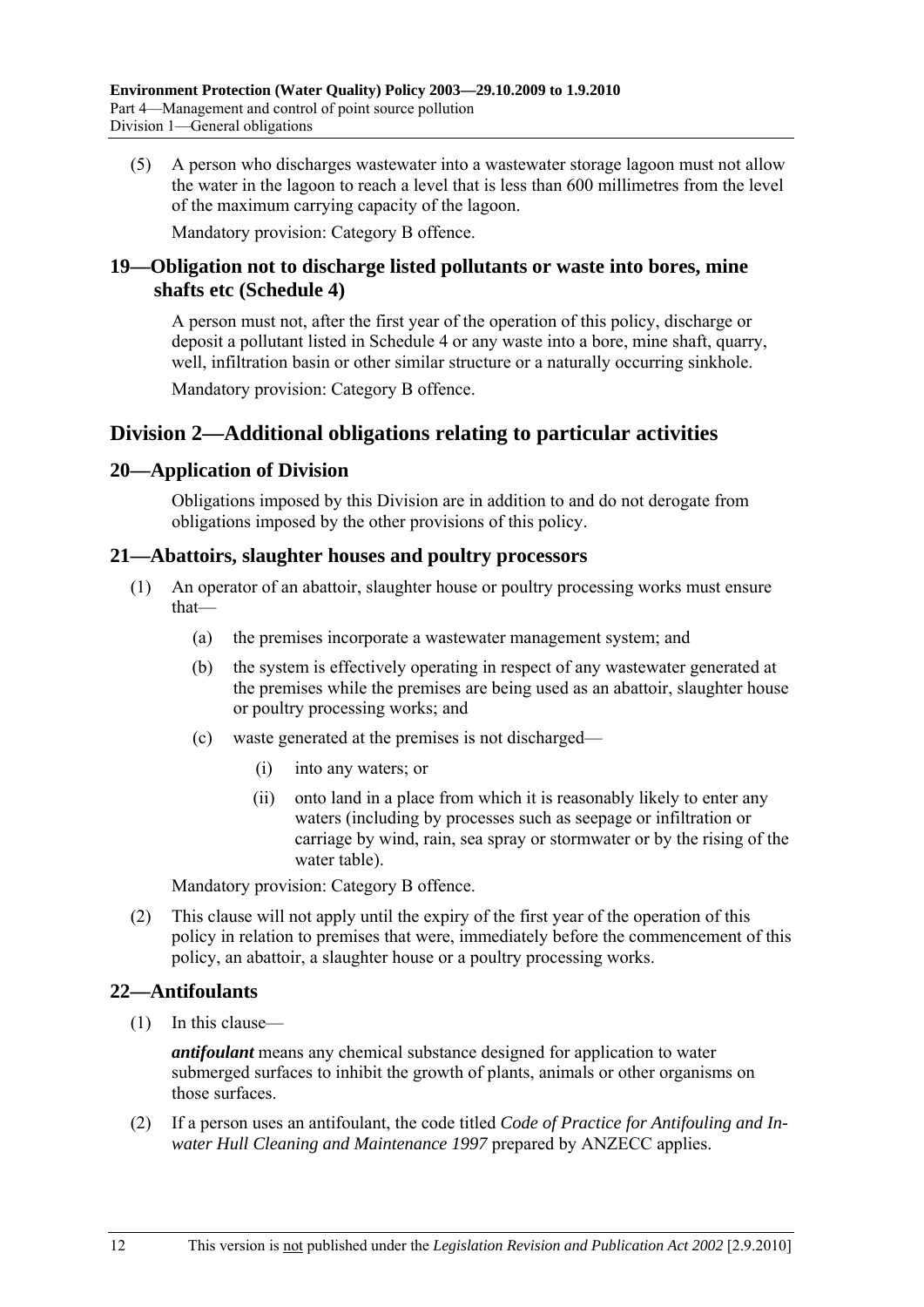- (3) The Authority or another administering agency may issue an environment protection order to a person who uses an antifoulant to give effect to the code referred to in subclause (2).
- (4) A person must, in using an antifoulant, or removing an antifoulant from any surface, comply with the following provisions:
	- (a) the only antifoulant containing tributyltin that may be used is one where the release rate of tributyltin from the antifoulant is less than 5 micrograms per square centimetre per day (as determined in accordance with a method approved by the Authority);
	- (b) an antifoulant containing tributyltin must not be used on a vessel that is less than 25 metres in length unless the hull of the vessel is made of aluminium;
	- (c) the cleaning of the hull of a vessel or the surface of any structure that has been coated with an antifoulant, or of any equipment contaminated with antifoulant, may only be carried out—
		- (i) in dry dock; or
		- (ii) above the high water mark of any waters; or
		- (iii) below the high water mark of any waters while the tide is out to such an extent that there is no tidal water coming into contact with the vessel, structure or equipment;
	- (d) antifoulant residues—
		- (i) must not enter any waters; and
		- (ii) must not come into contact with any land that is below the high water mark of any waters; and
		- (iii) must be collected and disposed of at a waste depot that is authorised under the Act to receive such waste.

#### **22A—Aquifer water storage and recovery schemes**

(1) In this clause—

*aquifer water storage and recovery scheme* means a scheme involving the injection of stormwater into an aquifer for the purpose of storage and subsequent recovery.

- (2) If a person operates an aquifer water storage and recovery scheme, the code titled *Code of Practice for Aquifer Storage and Recovery 2004* prepared by the Authority applies.
- (3) The Authority may issue an environment protection order to a person who operates an aquifer water storage and recovery scheme to give effect to the code referred to in subclause (2).

#### **23—Cattle feedlots**

(1) In this clause—

*cattle feedlot* means a confined yard or area in which cattle are held and are fed principally by mechanical means or by hand.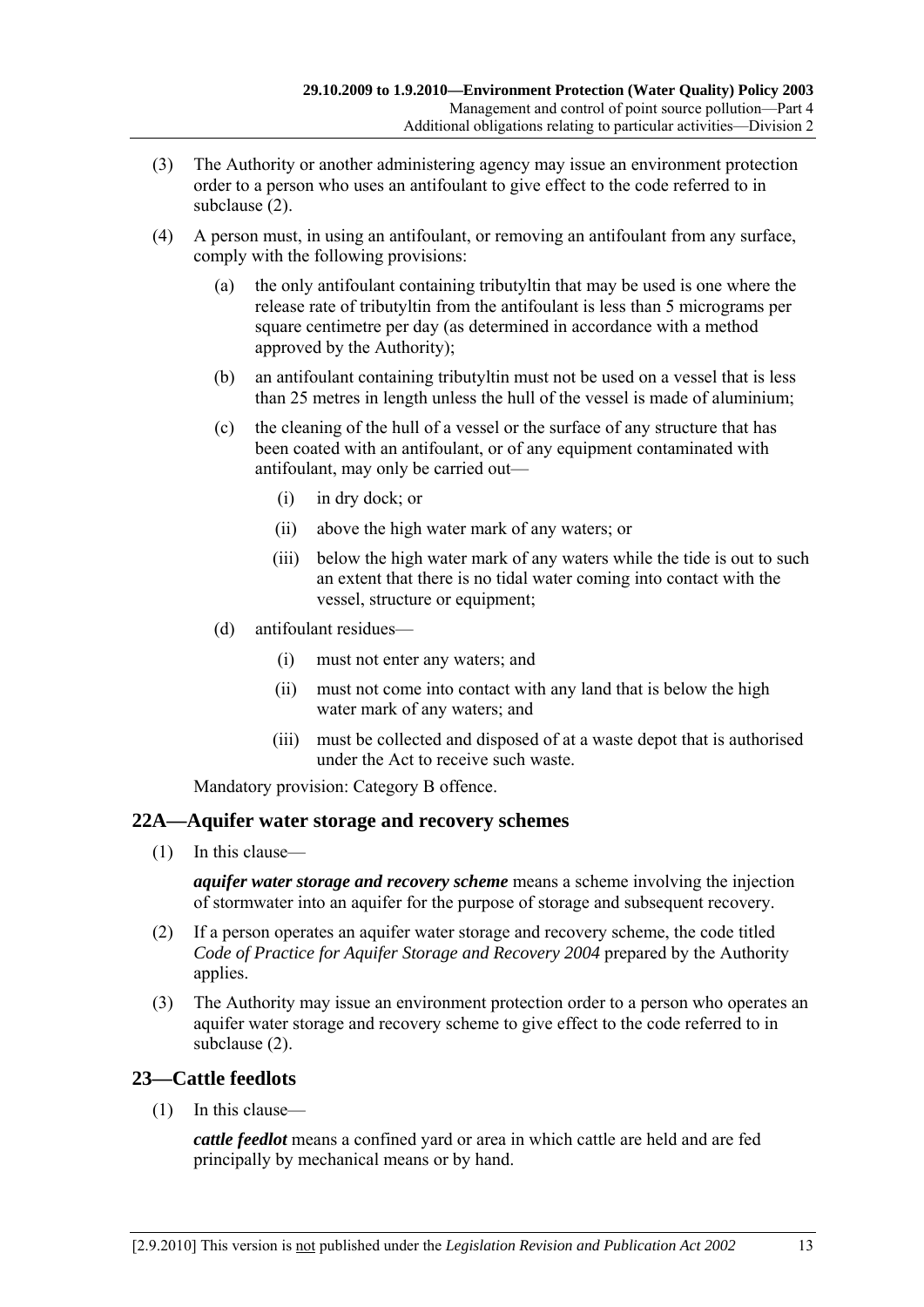- (2) An operator of a cattle feedlot must ensure that—
	- (a) the premises incorporate a wastewater management system; and
	- (b) the system is effectively operating in respect of any wastewater generated at the premises while the premises are being used as a cattle feedlot; and
	- (c) waste generated at the premises is not discharged—
		- (i) into any waters; or
		- (ii) onto land in a place from which it is reasonably likely to enter any waters (including by processes such as seepage or infiltration or carriage by wind, rain, sea spray or stormwater or by the rising of the water table).

- (3) Subclause (2) will not apply until the expiry of the first year of the operation of this policy in relation to premises that were, immediately before the commencement of this policy, a cattle feedlot.
- (4) The Authority must, in determining any matters under Part 6 of the Act in relation to a cattle feedlot, take into account the *Guidelines for Establishment and Operation of Cattle Feedlots in South Australia 1994* prepared by the Authority and Primary Industries SA.

#### **24—Composting works**

(1) In this clause—

*composting works* means works for the production of mushroom or other compost.

- (2) An operator of composting works must ensure that—
	- (a) the premises incorporate a wastewater management system; and
	- (b) the system is effectively operating in respect of any wastewater generated at the premises while the premises are being used as composting works; and
	- (c) waste generated at the premises is not discharged—
		- (i) into any waters; or
		- (ii) onto land in a place from which it is reasonably likely to enter any waters (including by processes such as seepage or infiltration or carriage by wind, rain, sea spray or stormwater or by the rising of the water table).

Mandatory provision: Category B offence.

 (3) This clause will not apply until the expiry of the first year of the operation of this policy in relation to premises that were, immediately before the commencement of this policy, composting works.

#### **25—Concrete batching works**

(1) In this clause—

*concrete batching works* means works for the production of concrete or concrete products by the mixing of cement, sand, rock, aggregate or other similar materials.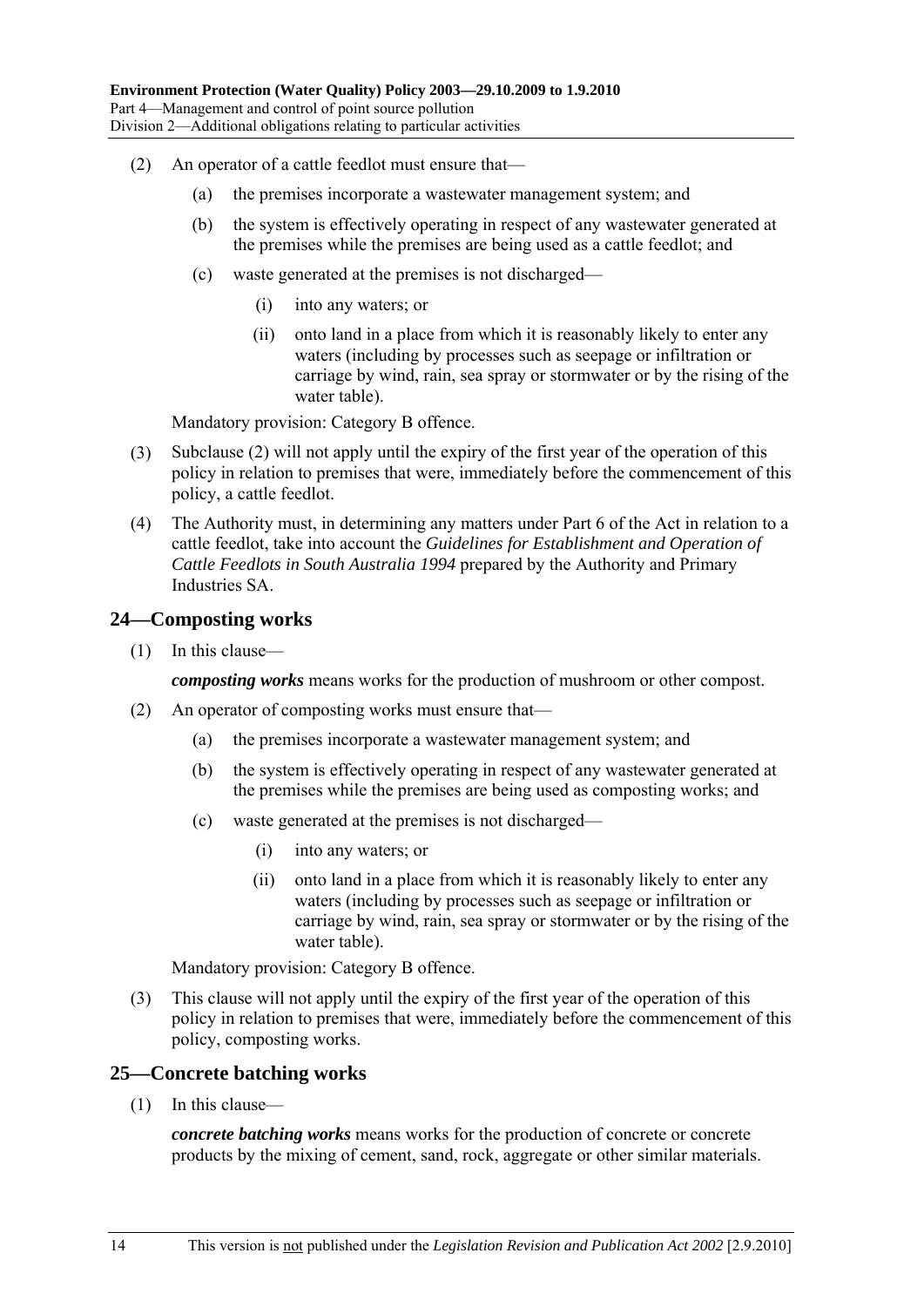- (2) An operator of concrete batching works must ensure that—
	- (a) the premises incorporate a wastewater management system; and
	- (b) the system is effectively operating in respect of any wastewater generated at the premises while the premises are being used as concrete batching works; and
	- (c) waste generated at the premises is not discharged—
		- (i) into any waters; or
		- (ii) onto land in a place from which it is reasonably likely to enter any waters (including by processes such as seepage or infiltration or carriage by wind, rain, sea spray or stormwater or by the rising of the water table).

 (3) This clause will not apply until the expiry of the first year of the operation of this policy in relation to premises that were, immediately before the commencement of this policy, used for the purposes of concrete batching works.

#### **26—Extractive industries**

(1) In this clause—

*extractive industry* means operations involving extraction, or extraction and processing (by crushing, grinding, milling or separating into different sizes by sieving, air elutriation or in any other manner), of sand, gravel, stone, shell, shale, clay or soil, but does not include the removal of sand for the purposes of beach replenishment, or dredging.

 (2) An operator of an extractive industry must ensure that stormwater that has been contaminated by extracted material on the premises has had as much material removed from it as is reasonably practicable before it is discharged into any waters.

Mandatory provision: Category B offence.

 (3) This clause will not apply until the expiry of the first year of the operation of this policy in relation to premises that were, immediately before the commencement of this policy, used for the purposes of an extractive industry.

#### **27—Fish processing works**

(1) In this clause—

*fish processing works* means premises used for the purposes of scaling, gilling, gutting, filleting, freezing, chilling, packing or otherwise processing fish for sale, but excluding the processing of fish only in the course of a business of selling fish by retail;

*premises* includes a vessel.

- (2) An operator of a fish processing works must ensure that—
	- (a) the premises incorporate a wastewater management system; and
	- (b) the system is effectively operating in respect of any wastewater generated at the premises while the premises are being used as a fish processing works; and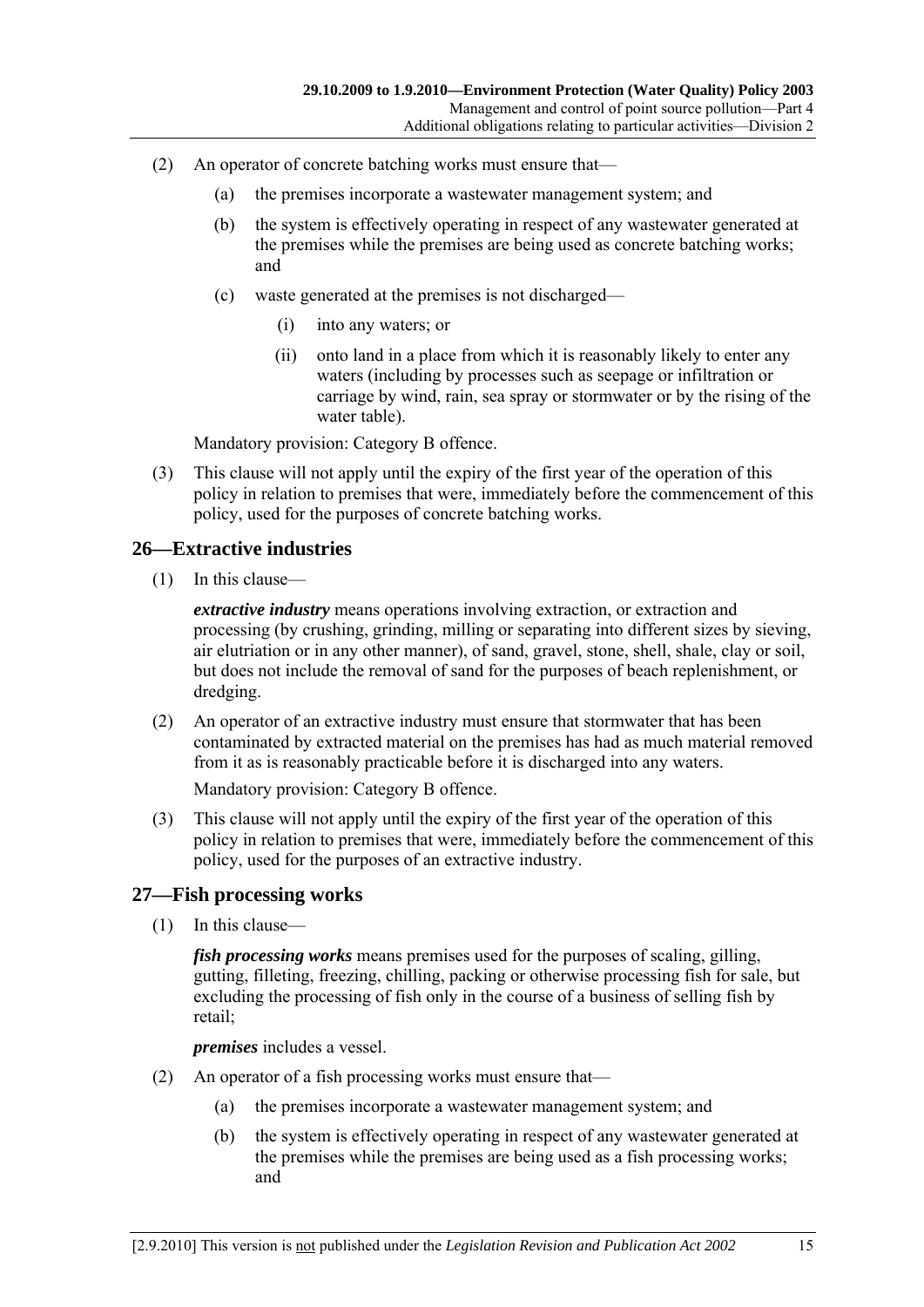- (c) waste generated at the premises is not discharged—
	- (i) into any waters; or
	- (ii) onto land in a place from which it is reasonably likely to enter any waters (including by processes such as seepage or infiltration or carriage by wind, rain, sea spray or stormwater or by the rising of the water table).

 (3) This clause will not apply until the expiry of the first year of the operation of this policy in relation to premises that were, immediately before the commencement of this policy, a fish processing works.

#### **28—Milking sheds**

(1) In this clause—

*milking shed* means any structure, whether roofed or not, at which operations for the milking of animals are carried on, including any associated yard areas in which animals are confined prior to or following milking.

- (2) An operator of a milking shed must ensure that—
	- (a) the premises incorporate a wastewater management system; and
	- (b) the system is effectively operating in respect of any wastewater generated at the premises while the premises are being used as a milking shed; and
	- (c) waste generated at the premises is not discharged—
		- (i) into any waters; or
		- (ii) onto land in a place from which it is reasonably likely to enter any waters (including by processes such as seepage or infiltration or carriage by wind, rain, sea spray or stormwater or by the rising of the water table).

Mandatory provision: Category B offence.

- (3) If a person operates a milking shed, the code titled *Code of Practice for Milking Shed Effluent 2003* prepared by the Authority applies.
- (4) The Authority or another administering agency may issue an environment protection order to a person who operates a milking shed to give effect to the code referred to in subclause (3).

#### **29—Milk processing works**

(1) In this clause—

*milk processing works* means premises used for the purposes of separating, evaporating or otherwise processing milk for the manufacture of evaporated or condensed milk, cheese, butter, ice cream or other similar dairy products.

- (2) An operator of milk processing works must ensure that—
	- (a) the premises incorporate a wastewater management system; and
	- (b) the system is effectively operating in respect of any wastewater generated at the premises while the premises are being used as milk processing works; and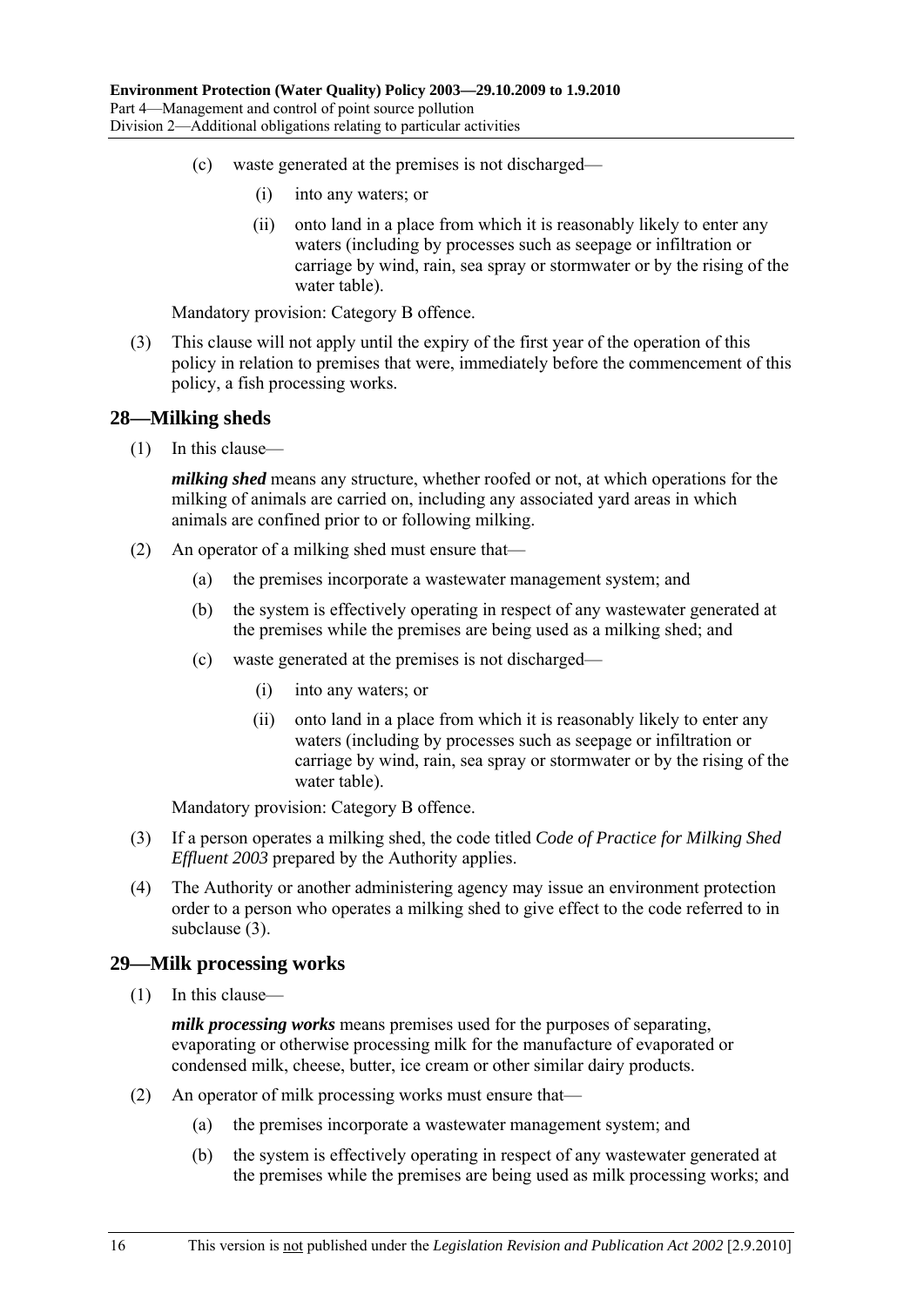- (c) waste generated at the premises is not discharged—
	- (i) into any waters; or
	- (ii) onto land in a place from which it is reasonably likely to enter any waters (including by processes such as seepage or infiltration or carriage by wind, rain, sea spray or stormwater or by the rising of the water table).

 (3) This clause will not apply until the expiry of the first year of the operation of this policy in relation to premises that were, immediately before the commencement of this policy, milk processing works.

#### **30—Piggeries**

(1) In this clause—

*piggery* means premises consisting of confined or roofed structures used for the purposes of the keeping or husbandry of pigs.

- (2) An operator of a piggery must ensure that—
	- (a) the premises incorporate a wastewater management system; and
	- (b) the system is effectively operating in respect of any wastewater generated at the premises while the premises are being used as a piggery; and
	- (c) waste generated at the premises is not discharged—
		- (i) into any waters; or
		- (ii) onto land in a place from which it is reasonably likely to enter any waters (including by processes such as seepage or infiltration or carriage by wind, rain, sea spray or stormwater or by the rising of the water table).

Mandatory provision: Category B offence.

- (3) Subclause (2) will not apply until the expiry of the first year of the operation of this policy in relation to premises that were, immediately before the commencement of this policy, a piggery.
- (4) The Authority must, in determining any matters under Part 6 of the Act in relation to a piggery, take into account the *Development Guidelines for the Establishment of Intensive Piggeries in South Australia 1998* prepared by the Department for Primary Industries and Resources SA, the Authority, the South Australian Farmers' Federation and the Murraylands Regional Development Board.

#### **31—Saleyards**

(1) In this clause—

*saleyard* means a commercial yard at which cattle, sheep or other animals are gathered or confined for the purposes of their sale, auction or exchange, and includes associated transport loading facilities.

- (2) An operator of a saleyard must ensure that—
	- (a) the premises incorporate a wastewater management system; and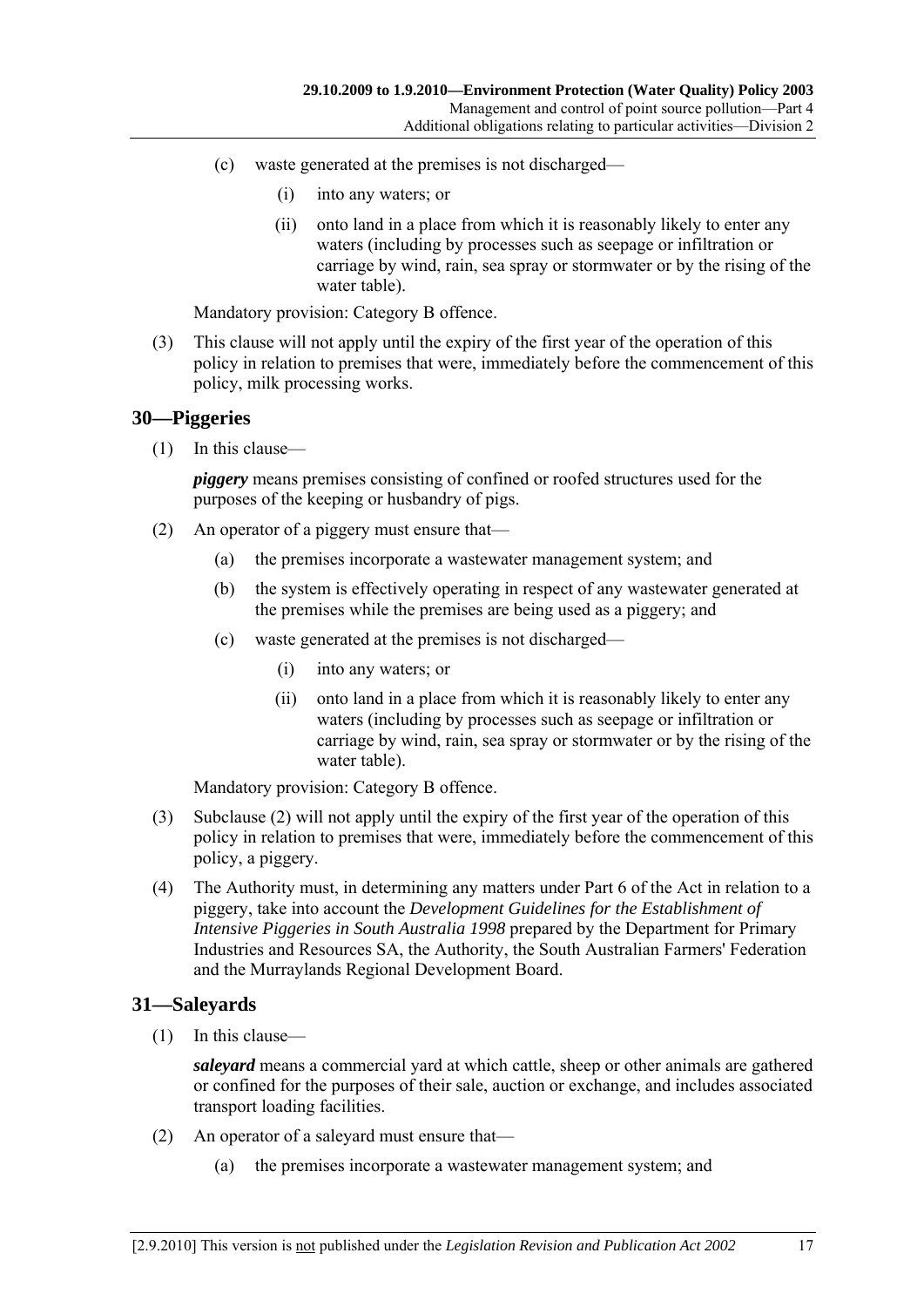- (b) the system is effectively operating in respect of any wastewater generated at the premises while the premises are being used as a saleyard; and
- (c) waste generated at the premises is not discharged—
	- (i) into any waters; or
	- (ii) onto land in a place from which it is reasonably likely to enter any waters (including by processes such as seepage or infiltration or carriage by wind, rain, sea spray or stormwater or by the rising of the water table).

 (3) This clause will not apply until the expiry of the first year of the operation of this policy in relation to premises that were, immediately before the commencement of this policy, a saleyard.

#### **32—Septic systems**

- (1) A person who owns or occupies premises at which a septic system is installed must ensure that waste from the septic system is not discharged—
	- (a) into any waters; or
	- (b) onto land in a place from which it is reasonably likely to enter any waters (including by processes such as seepage or infiltration or carriage by wind, rain, sea spray or stormwater or by the rising of the water table).

Mandatory provision: Category B offence.

- (2) Subclause (1) does not apply in relation to—
	- (a) the discharge into waters of wastewater that has been treated to ensure that the water quality objectives for those waters are not prejudiced at the point of discharge; or
	- (b) the discharge onto land referred to in subclause  $(1)(b)$  of wastewater that has been treated to ensure that the water quality objectives for the waters into which the wastewater is reasonably likely to enter are not prejudiced at the point of entry.
- (3) Subclause (1) will not apply until the expiry of the first year of the operation of this policy in relation to a septic system that was installed immediately before the commencement of this policy.
- (4) If a person uses sludge collected from a septic system, the *South Australian Biosolids Guidelines for the Safe Handling, Reuse or Disposal of Biosolids 1998* prepared by the Authority apply.
- (5) The Authority or another administering agency may issue an environment protection order to a person who uses sludge collected from a septic system to give effect to the guidelines referred to in subclause (4).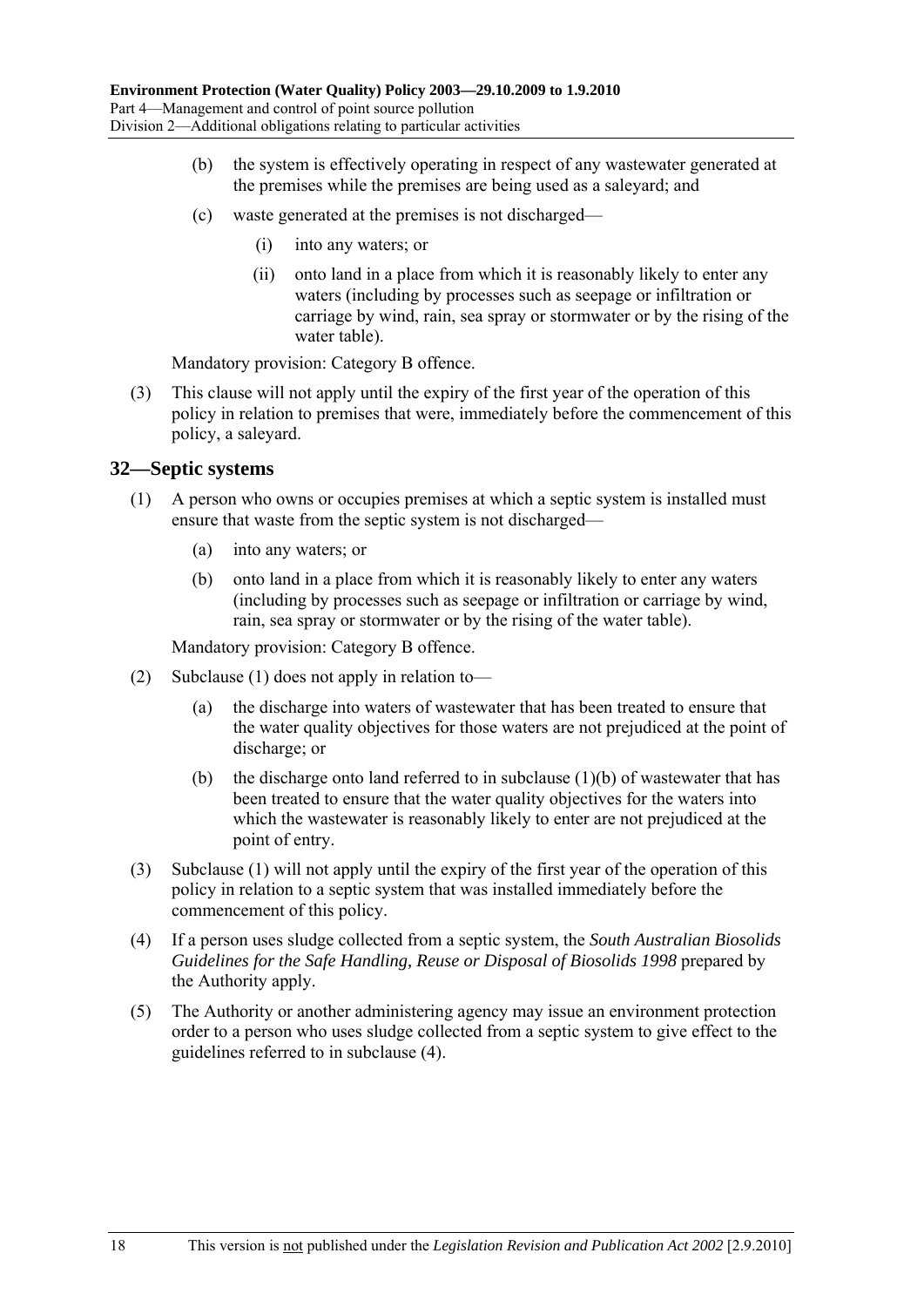#### **34—Sewerage systems and sewage treatment systems**

(a1) In this clause—

*community wastewater management system* means a system for the collection and management of wastewater generated in a town, regional area or other community, but does not include the undertaking;

*sewerage system* means—

- (a) the undertaking; or
- (b) a community wastewater management system;

*undertaking* has the same meaning as in the *Sewerage Act 1929*.

- (1) An operator of a sewerage system or sewage treatment system must ensure that untreated matter stored in or conveyed by the system or wastewater generated by the system is not discharged—
	- (a) into any waters; or
	- (b) onto land in a place from which it is reasonably likely to enter any waters (including by processes such as seepage or infiltration or carriage by wind, rain, sea spray or stormwater or by the rising of the water table).

Mandatory provision: Category B offence.

- (2) Subclause (1) does not apply in relation to—
	- (a) the discharge into waters of wastewater that has been treated to ensure that the water quality objectives for those waters are not prejudiced at the point of discharge; or
	- (b) the discharge onto land referred to in subclause  $(1)(b)$  of wastewater that has been treated to ensure that the water quality objectives for the waters into which the wastewater is reasonably likely to enter are not prejudiced at the point of entry.
- (3) If a person operates a sewerage system or sewage treatment system, the *Code of Practice for Wastewater Overflow Management 2008* prepared by the Authority applies.
- (4) If a person reuses, or supplies for reuse, wastewater collected—
	- (a) by a community wastewater management system; or
	- (b) from a sewage treatment system,

the *South Australian Reclaimed Water Guidelines 1999* prepared by the Department of Human Services and the Environment Protection Agency apply.

- (5) If a person reuses, or supplies for reuse, sludge collected—
	- (a) by a community wastewater management system; or
	- (b) from a sewage treatment system,

the *South Australian Biosolids Guidelines for the Safe Handling, Reuse or Disposal of Biosolids 1996* prepared by the Authority apply.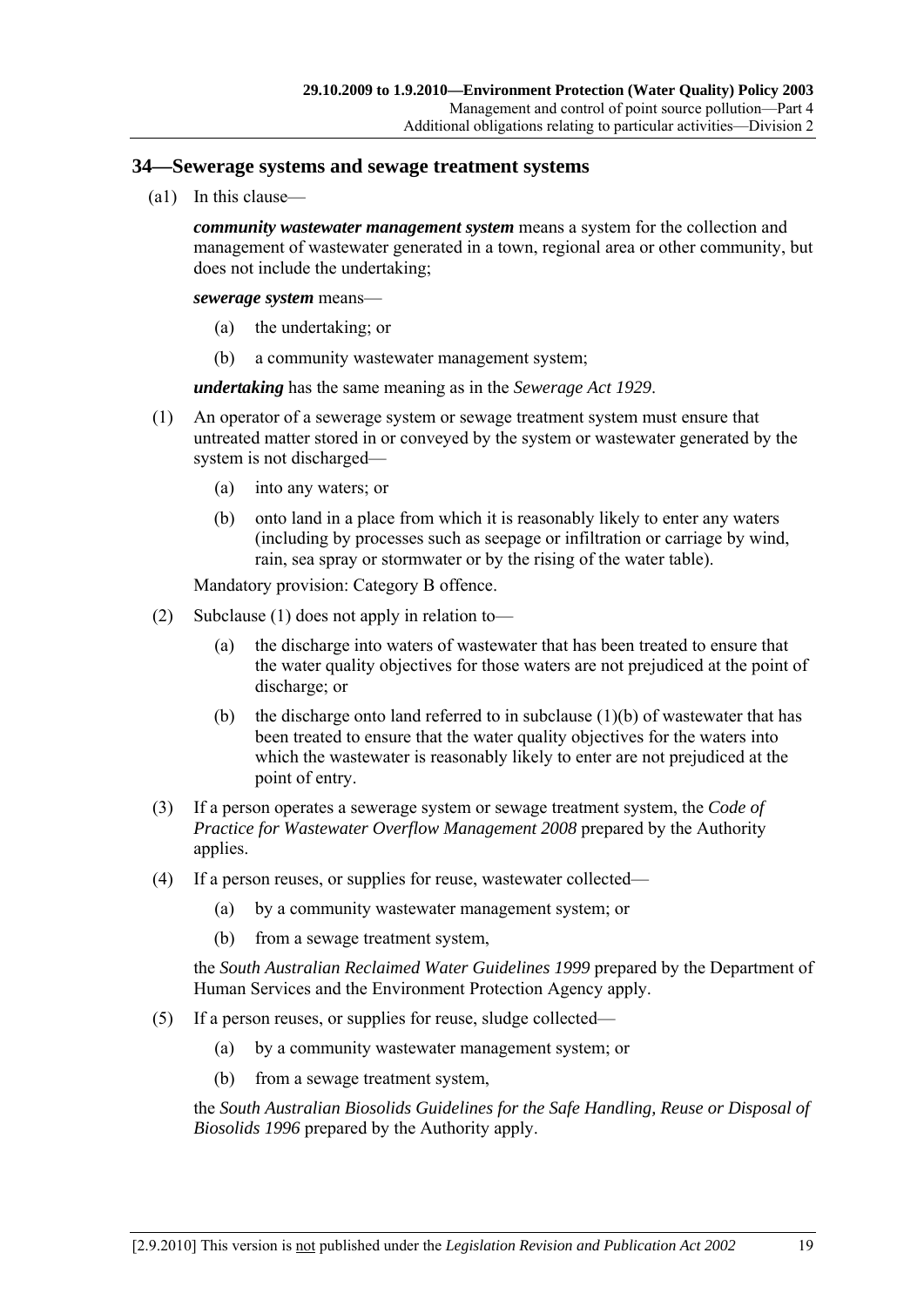(6) The Authority or another administering agency may issue an environment protection order to a person who undertakes an activity referred to in subclause (3), (4) or (5) to give effect to the code or guidelines referred to in the subclause.

## **35—Tanneries and fellmongeries**

(1) In this clause—

*tannery or fellmongery* means works for the commercial preservation or treatment of animal skins or hides, but excluding—

- (a) the processing of skins or hides by primary producers in the course of primary production activities outside township areas; and
- (b) the processing of skins or hides in the course of taxidermy.
- (2) An operator of a tannery or fellmongery must ensure that—
	- (a) the premises incorporate a wastewater management system; and
	- (b) the system is effectively operating in respect of any wastewater generated at the premises while the premises are being used as a tannery or fellmongery; and
	- (c) waste generated at the premises is not discharged—
		- (i) into any waters; or
		- (ii) onto land in a place from which it is reasonably likely to enter any waters (including by processes such as seepage or infiltration or carriage by wind, rain, sea spray or stormwater or by the rising of the water table).

Mandatory provision: Category B offence.

 (3) This clause will not apply until the expiry of the first year of the operation of this policy in relation to premises that were, immediately before the commencement of this policy, a tannery or fellmongery.

#### **36—Vessels and vessel facilities**

(1) In this clause—

*aquaculture lease* has the same meaning as in the *Aquaculture Act 2001*;

#### *black water* means—

- (a) human waste, either alone or in combination with water; or
- (b) any other wastewater generated by cleaning a toilet;

#### *concentrated black water*—see subclause (3);

*Coorong* means that area of water separated from the Lower Murray, and from Lake Alexandrina, by the Goolwa, Mundoo, Boundary Creek, Ewe Island and Tauwitchere Barrages, and separated from the ocean by Sir Richard Peninsula and Younghusband Peninsula, and by the geodesic from the location on Mean High Water Springs closest to the mouth of the River Murray on the northern side of the headland of Sir Richard Peninsula to the location on Mean High Water Springs closest to the northern side of the headland of Younghusband Peninsula;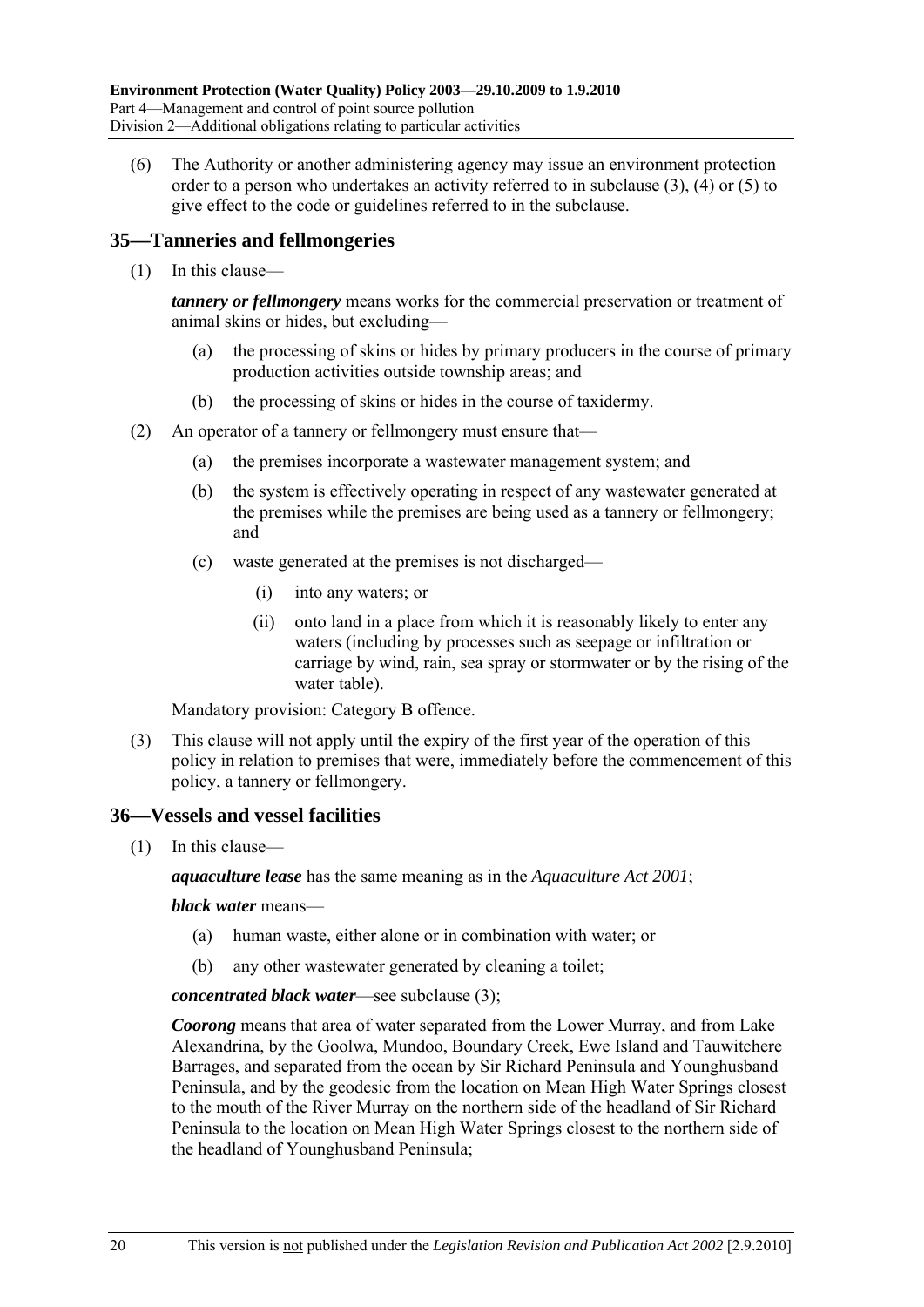*grey water* means wastewater generated by washing, laundering, bathing or showering;

*harbor* has the same meaning as in the *Harbors and Navigation Act 1993*;

*inland waters* means the River Murray and its tributaries, Lakes Albert and Alexandrina, Lake George, the Coorong above the Murray Mouth and all the waters of the State that are fresh waters;

*Lakes Albert and Alexandrina* means all of the waters of Lake Albert and Lake Alexandrina downstream from the punt that services the main road joining the township of Wellington to the township of Wellington East near 35°19′52.53″ South, 139°23′04.30″ East, and separated from the Coorong by land and by the Goolwa, Mundoo, Boundary Creek, Ewe Island and Tauwitchere Barrages, and includes those waters of the Finnis River and Currency Creek situated upstream from Lake Alexandrina to the first road bridge by which they are crossed;

*marina* means a boat basin for the mooring, berthing, securing or other storage of 2 or more vessels;

*marine waters* means the waters within the limits of the State (other than inland waters) that are subject to the ebb and flow of the tide;

*Murray Mouth* means the Coorong and coastal waters that are within 500 m of a line joining the locations on Mean High Water Springs closest to 35°33′18.69″ South, 138°52′45.87″ East (northern side of the headland of Sir Richard Peninsula) and 35°33′21.95″ South, 138°52′53.34″ East (northern side of the headland of Younghusband Peninsula);

#### *prescribed vessel* means—

- (a) a vessel of or above 400 gross tonnage engaged in international shipping; or
- (b) a vessel authorised to carry more than 15 persons;

*vessel facility* means a facility for the mooring, berthing, securing, storage, construction, repair or maintenance of a vessel and includes a marina, pontoon, jetty, wharf, boat ramp, slipway and boat yard.

 (3) For the purposes of this clause, black water will be taken to be *concentrated black water* if the level or concentration of a pollutant or characteristic specified in column 1 of the following table in respect of the black water exceeds the level or concentration specified in column 2 for that pollutant or characteristic:

| <b>Level or concentration</b> |
|-------------------------------|
| 35mg/L                        |
| 25mg/L                        |
| 125mg/L                       |
| between 6 and 8.5             |
| $40$ cells/ $0.1$ L           |
|                               |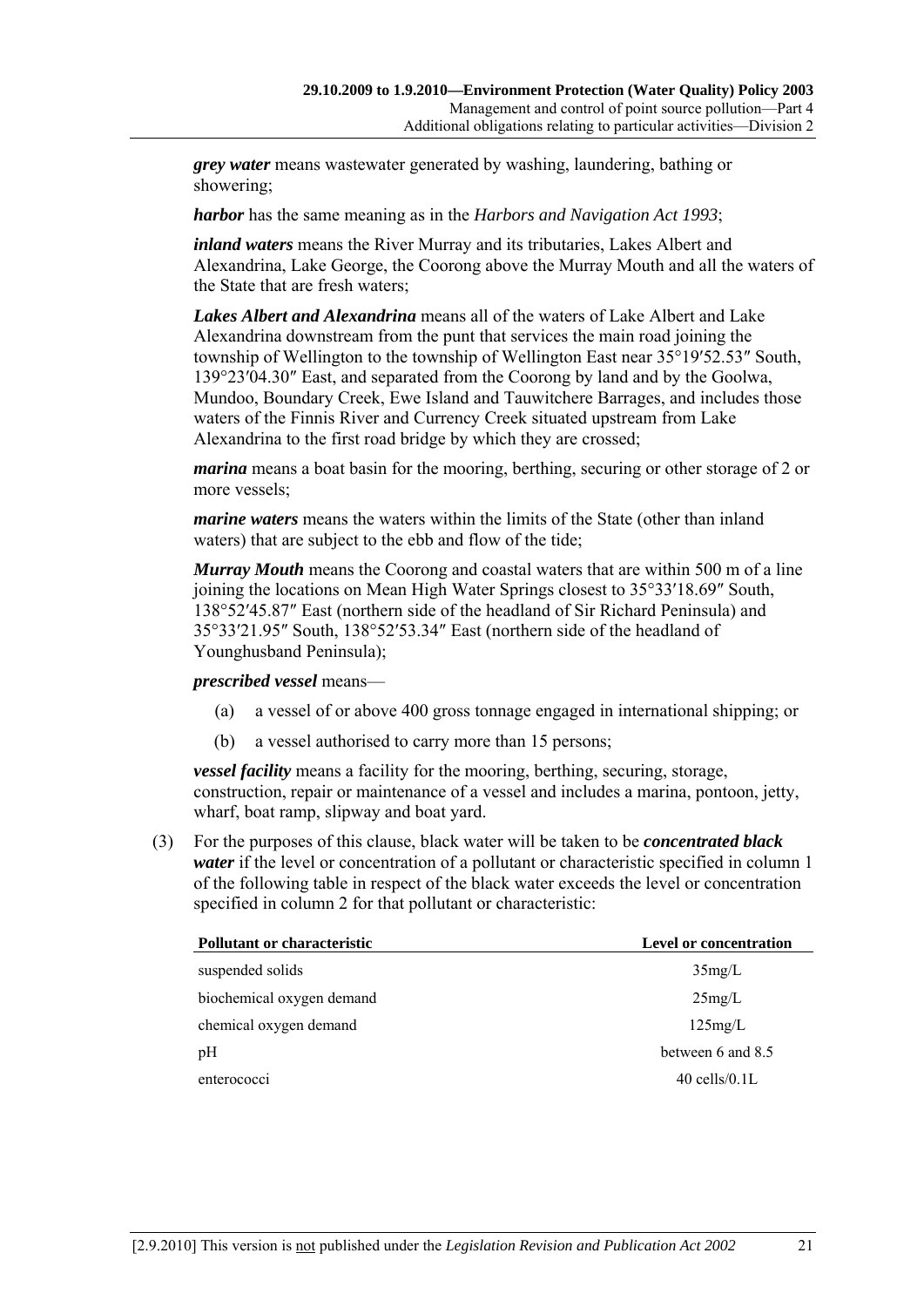(4) Subject to subclause (5), the owner, or the person in charge, of a vessel must ensure that, while the vessel is on inland or marine waters, all waste (other than grey water) produced on or brought onto the vessel is stored on the vessel in a container from which it cannot escape.

Mandatory provision: Category B offence.

- (5) Black water may be discharged into marine waters from a vessel (other than a prescribed vessel) provided that—
	- (a) it has been macerated into a fine slurry; and
	- (b) it does not contain formaldehyde-based chemical treatments; and
	- (c) it is not discharged—
		- (i) within a harbor, marina or canal; or
		- (ii) within 3 nautical miles of any person in the waters or the area of an aquaculture lease; and
	- (d) in addition, in the case of concentrated black water—
		- (i) it is not discharged within 3 nautical miles of the mean high water mark of the coast at spring tides; and
		- (ii) the vessel is underway when the black water is discharged.
- (6) It will not be necessary in any proceedings for an offence against subclause (4) to prove that waste actually escaped from a container.
- (7) The *Code of Practice for vessel and facility management (marine and inland waters) 2008* prepared by the Authority applies in relation to a vessel and a vessel facility.
- (8) The Authority or another administering agency may issue an environment protection order to the owner or person in charge of a vessel or vessel facility to give effect to the code as applied under subclause (7).

## **37—Waste depots**

(1) In this clause—

*waste depot* means premises used for the reception, storage, treatment or disposal of waste, and includes a landfill depot.

- (2) An operator of a waste depot must not discharge waste deposited or generated at the depot—
	- (a) into any waters; or
	- (b) onto land in a place from which it is reasonably likely to enter any waters (including by processes such as seepage or infiltration or carriage by wind, rain, sea spray or stormwater or by the rising of the water table).

Mandatory provision: Category B offence.

 (3) Subclause (2) will not apply until the expiry of the first year of the operation of this policy in relation to premises that were, immediately before the commencement of this policy, a waste depot.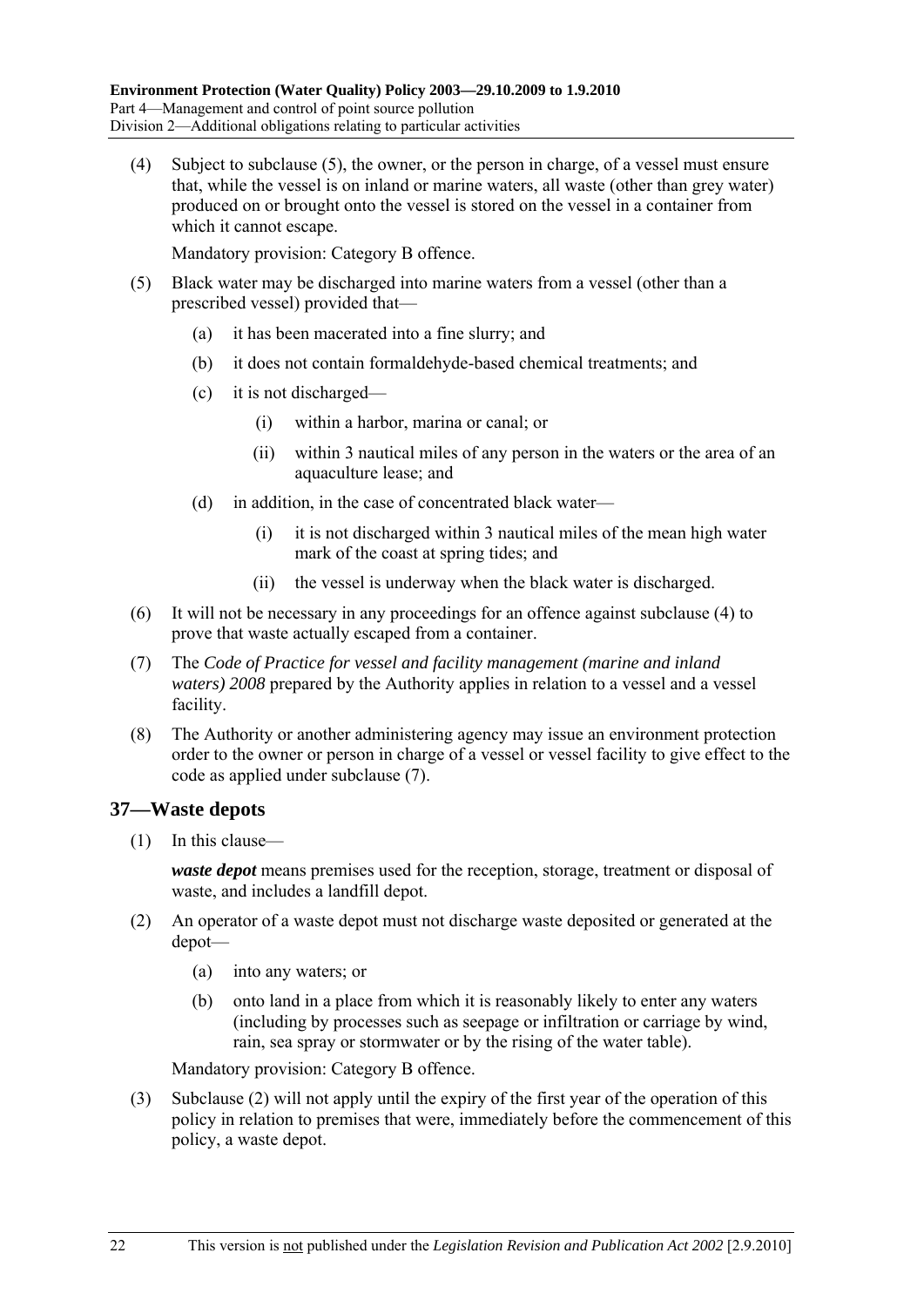(4) The Authority must, in determining any matters under Part 6 of the Act in relation to a waste depot, take into account the guidelines titled *Environmental management of landfill facilities (municipal solid waste and commercial and industrial general waste) 2007* prepared by the Authority.

## **38—Wineries and distilleries**

(1) In this clause—

*winery or distillery* means premises used for the purposes of processing grapes or other produce to make wine or spirits, but excludes works for bottling only.

- (2) An operator of a winery or distillery must ensure that—
	- (a) the premises incorporate a wastewater management system; and
	- (b) the system is effectively operating in respect of any wastewater generated at the premises while the premises are being used as a winery or distillery; and
	- (c) waste generated at the premises is not discharged—
		- (i) into any waters; or
		- (ii) onto land in a place from which it is reasonably likely to enter any waters (including by processes such as seepage or infiltration or carriage by wind, rain, sea spray or stormwater or by the rising of the water table).

Mandatory provision: Category B offence.

 (3) This clause will not apply until the expiry of the first year of the operation of this policy in relation to premises that were, immediately before the commencement of this policy, a winery or a distillery.

# **Part 5—Management and control of diffuse sources of pollution**

#### **39—Road construction and maintenance—stormwater**

If an authority constructs or maintains a public road, the code titled the *Stormwater Pollution Prevention Code of Practice for Local, State and Federal Government 1997* prepared by the Authority applies.

#### **40—Building and construction industry—stormwater**

If a person undertakes a building or construction activity described in the *Stormwater Pollution Prevention Code of Practice for the Building and Construction Industry 1998* prepared by the Authority, that code applies.

#### **41—Urban stormwater**

If an authority undertakes the management of a stormwater system, or a part of such a system, the code titled *Stormwater Pollution Prevention General Code of Practice for Local, State and Federal Government 1997* prepared by the Authority applies.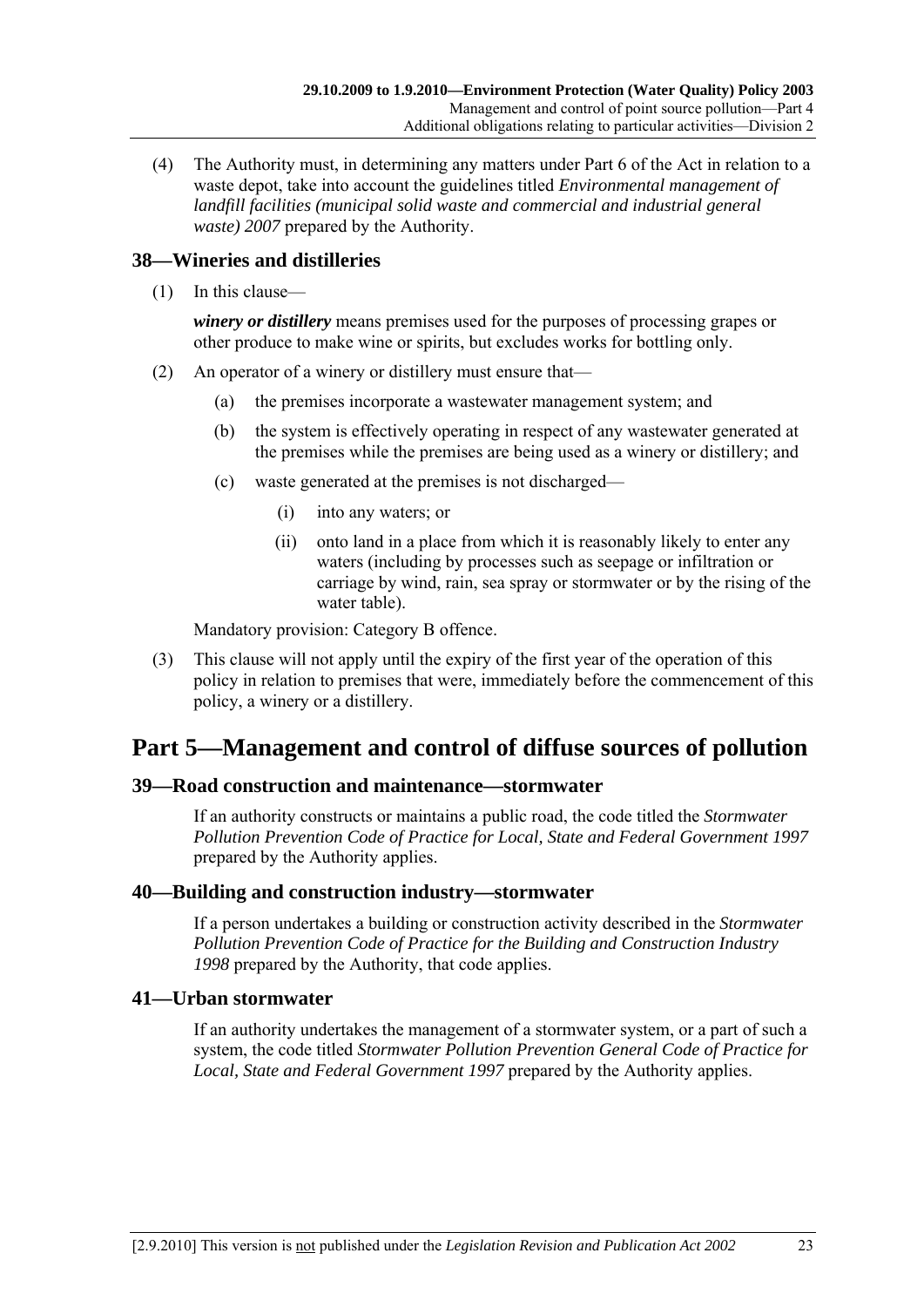## **42—Environment protection order may be issued to give effect to code of practice under this Part**

The Authority or another administering agency may issue an environment protection order to a person who undertakes an activity referred to in this Part to give effect to the code that applies to the activity.

#### **43—Matters to be taken into account by Authority**

In determining any matters under Part 6 of the Act in relation to an activity or development, the Authority must—

- (a) take into account the potential of the activity or development to cause pollution of any waters through soil erosion, stormwater runoff or infiltration of pollutants through the soil; and
- (b) consider the requirements that should, in the event of an authorisation being granted, be imposed on all relevant persons for the purposes of preventing or minimising the pollution or its harmful effects,

and in imposing any such requirements, the Authority must take into account the *Stormwater Pollution Prevention Code of Practice for the Building and Construction Industry 1998* prepared by the Authority.

# **Part 6—Exemption conditions requiring monitoring and reporting**

#### **44—Exemption conditions requiring monitoring and reporting**

- (1) In granting an exemption to a person from a provision of this policy relating to the discharge of waste or pollutants into waters, the Authority must, in addition to any other conditions on which the exemption is granted, attach a condition that provides for a monitoring and reporting program to be carried out by the person.
- (2) The Authority may, as part of a monitoring and reporting program, require the person undertaking the program to have the program independently checked and verified at regular intervals and to make the results of those checks available to the Authority.

# **Schedule 1—Protected environmental values**

(Clause 8)

## **Definitions**

In this Schedule and Schedule 2—

*aesthetics*, in relation to any waters, means the naturally occurring colour, smell, clarity and general appearance of the waters;

*primary contact*, in relation to any waters, means use of the waters for recreational activities involving immersion of the body in the water (eg, swimming, diving, surfing and water skiing);

*secondary contact*, in relation to any waters, means use of the waters for recreational activities involving some contact with the water, but not generally bodily immersion (eg, wading, boating and fishing).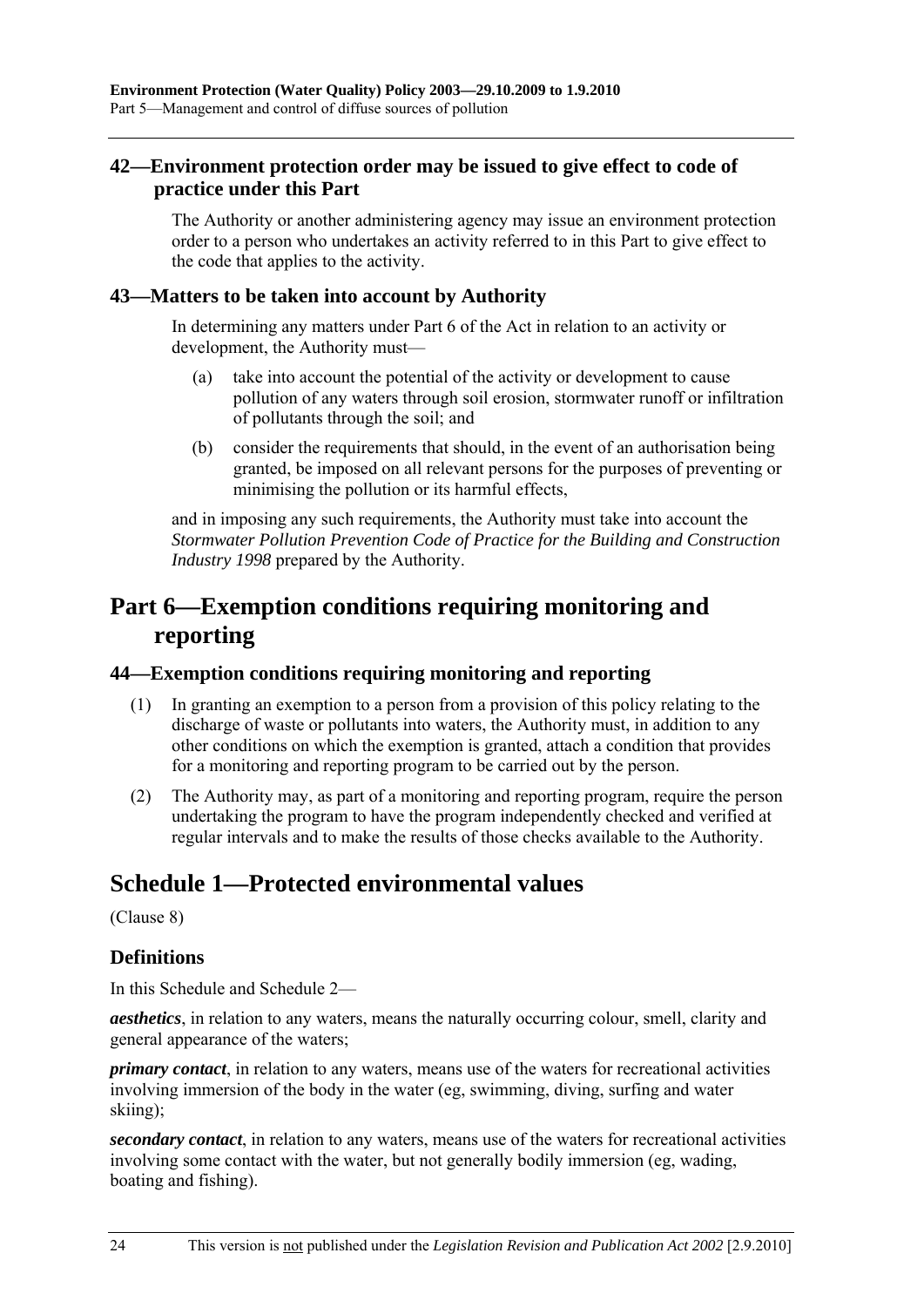| <b>Water body</b>     |       | Aquatic ecosystem | <b>Recreation &amp; aesthetics</b> |                                | <b>Potable</b> | Agriculture/aquaculture  |            |           | <b>Industrial</b> |  |
|-----------------------|-------|-------------------|------------------------------------|--------------------------------|----------------|--------------------------|------------|-----------|-------------------|--|
|                       | fresh | marine            | contact                            | primary   secondary<br>contact | aesthetics     |                          | irrigation | livestock | aquaculture       |  |
| Marine waters         |       | Х                 | л                                  | X                              |                |                          |            |           |                   |  |
| Inland surface waters | л     | __                |                                    | Х                              | Х              | $\mathbf v$<br>$\Lambda$ | $\Lambda$  |           |                   |  |
| Underground waters    |       | ___               |                                    | __                             |                | $\Lambda$                |            |           |                   |  |

**Table 2—Protected Environmental Values for Particular Bodies of Water**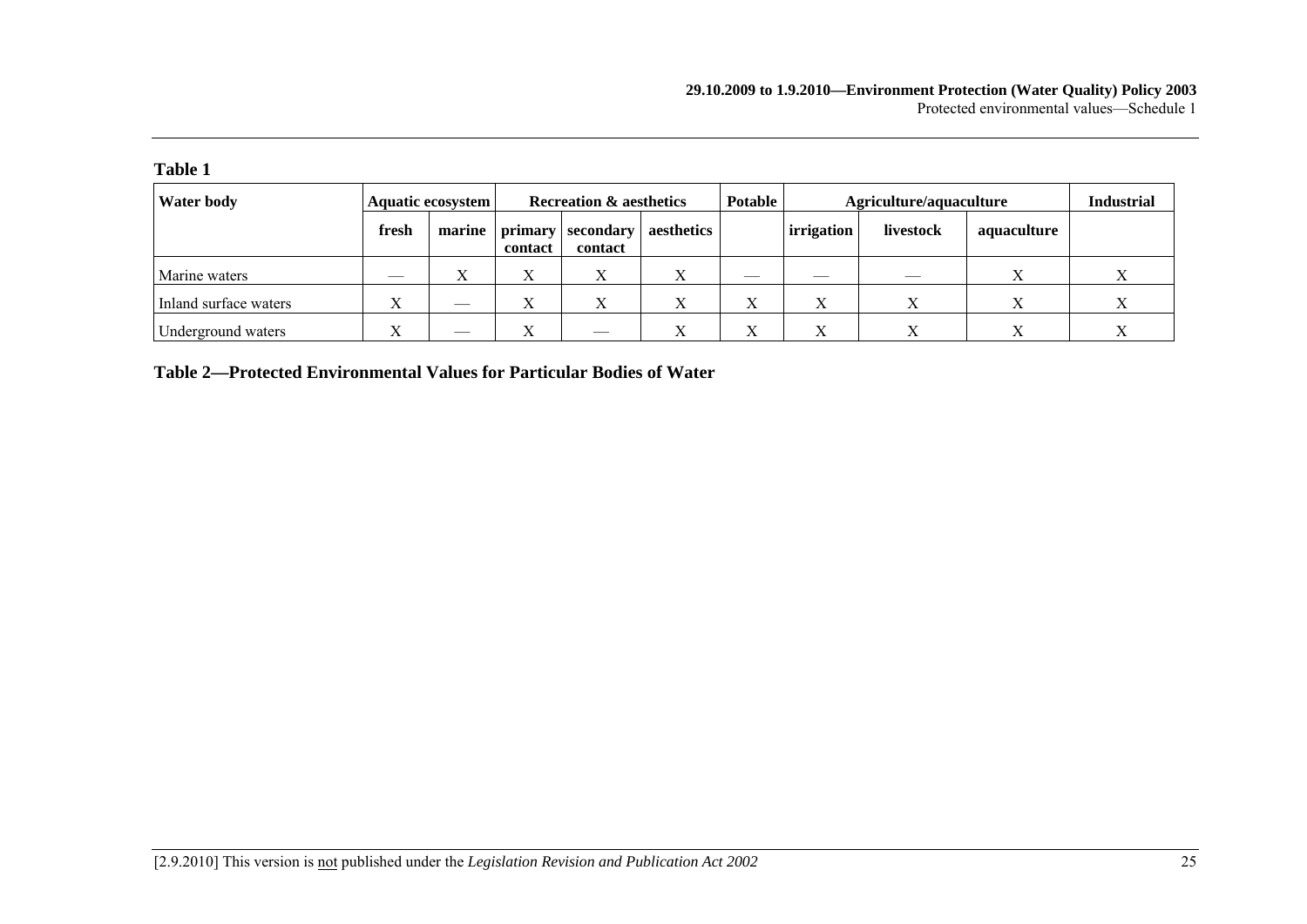# **Schedule 2—Water quality criteria**

(Clauses 9 and 13)

# **Table 1—General Criteria**

**Note—** 

All pollutant quantities listed below are in milligrams per litre (mg/L) unless otherwise indicated and are maxima.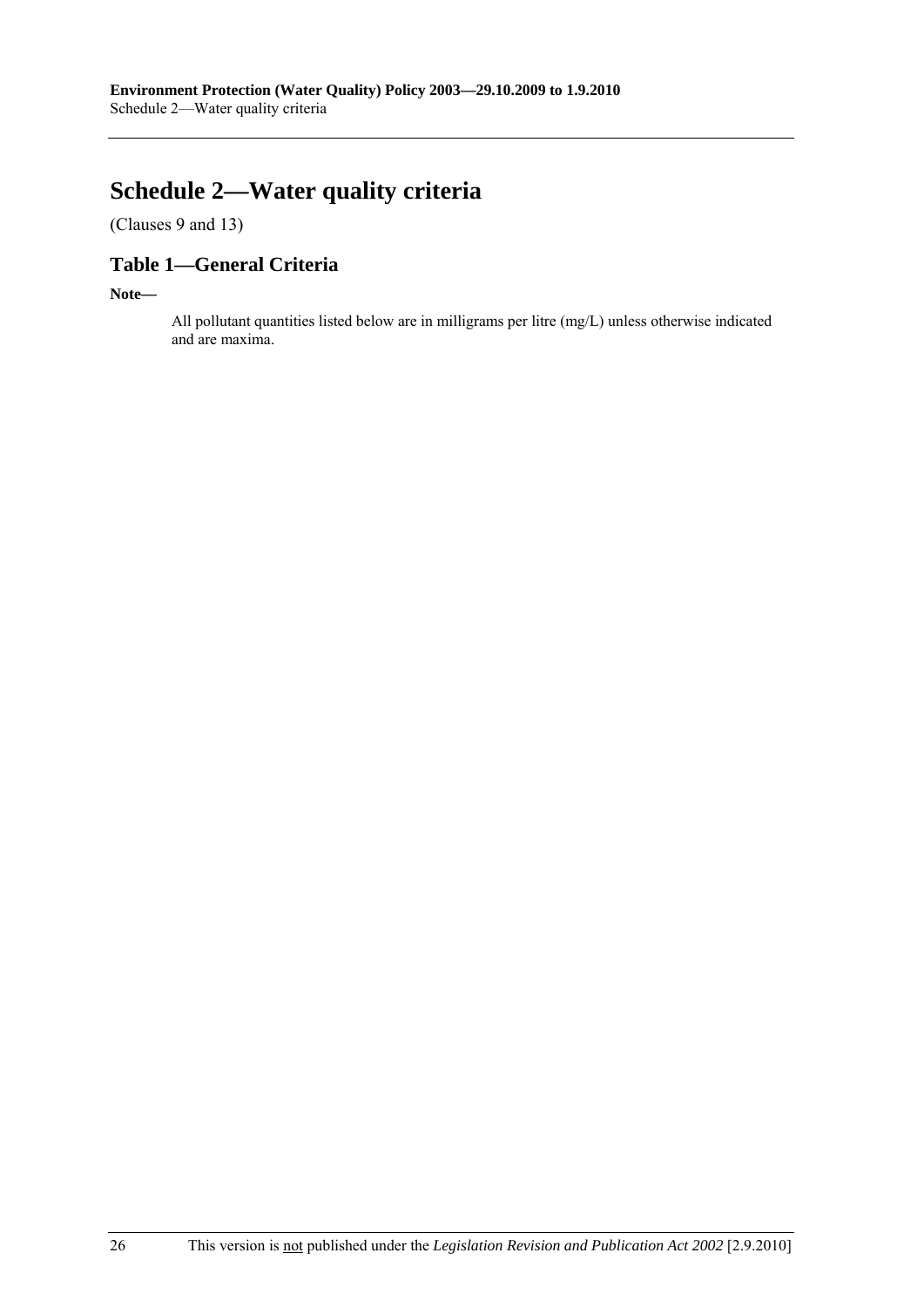#### **29.10.2009 to 1.9.2010—Environment Protection (Water Quality) Policy 2003**  Water quality criteria—Schedule 2

|                                        | <b>Protected environmental values</b> |        |                |                    |                                    |            |                |                         |             |  |  |
|----------------------------------------|---------------------------------------|--------|----------------|--------------------|------------------------------------|------------|----------------|-------------------------|-------------|--|--|
| <b>POLLUTANTS</b><br>(Clause 13(1)(a)) | Aquatic ecosystem                     |        | <b>Potable</b> |                    | <b>Recreation &amp; aesthetics</b> |            |                | Agriculture/aquaculture |             |  |  |
|                                        | fresh                                 | marine |                | primary<br>contact | secondary<br>contact               | aesthetics | irrigation     | livestock               | aquaculture |  |  |
| <b>Metal pollutants:</b>               |                                       |        |                |                    |                                    |            |                |                         |             |  |  |
| aluminium (soluble *)                  | 0.1                                   |        |                |                    |                                    |            |                | 5                       |             |  |  |
| antimony (total)                       | 0.03                                  | 0.5    | 0.003          |                    |                                    |            |                |                         |             |  |  |
| arsenic (total)                        | 0.05                                  | 0.05   | 0.007          |                    |                                    |            | 0.1            | 0.5                     | 0.02        |  |  |
| barium                                 |                                       |        | 0.7            |                    |                                    |            |                |                         |             |  |  |
| beryllium (total)                      | 0.004                                 |        |                |                    |                                    |            | 0.1            | 0.1                     | 0.0001      |  |  |
| boron (total)                          |                                       |        | 0.3            |                    |                                    |            |                | 5                       |             |  |  |
| cadmium (total)                        | 0.002                                 | 0.002  | 0.002          |                    |                                    |            | 0.01           | 0.01                    |             |  |  |
| chromium (total)                       |                                       |        |                |                    |                                    |            |                |                         | 0.02        |  |  |
| chromium VI                            | 0.001                                 | 0.0044 | 0.05           |                    |                                    |            |                |                         |             |  |  |
| cobalt (total)                         |                                       |        |                |                    |                                    |            | 0.05           |                         |             |  |  |
| copper (total)                         | 0.01                                  | 0.01   | $\overline{2}$ |                    |                                    |            | 0.2            | 0.5                     |             |  |  |
| iron (total)                           |                                       |        |                |                    |                                    |            |                |                         |             |  |  |
| lead (total)                           | 0.005                                 | 0.005  | 0.01           |                    |                                    |            | 0.2            | 0.1                     |             |  |  |
| lithium (total)                        |                                       |        |                |                    |                                    |            | 2.5            |                         |             |  |  |
| manganese (total)                      |                                       |        | 0.5            |                    |                                    |            | $\overline{c}$ |                         | 0.1         |  |  |
| mercury (total)                        | 0.0001                                | 0.0001 | 0.001          |                    |                                    |            | 0.002          | 0.002                   | 0.0005      |  |  |
| molybdenum (total)                     |                                       |        | 0.05           |                    |                                    |            | 0.01           | 0.01                    |             |  |  |
| nickel (total)                         | 0.15                                  | 0.015  | 0.02           |                    |                                    |            | 0.2            |                         | 0.1         |  |  |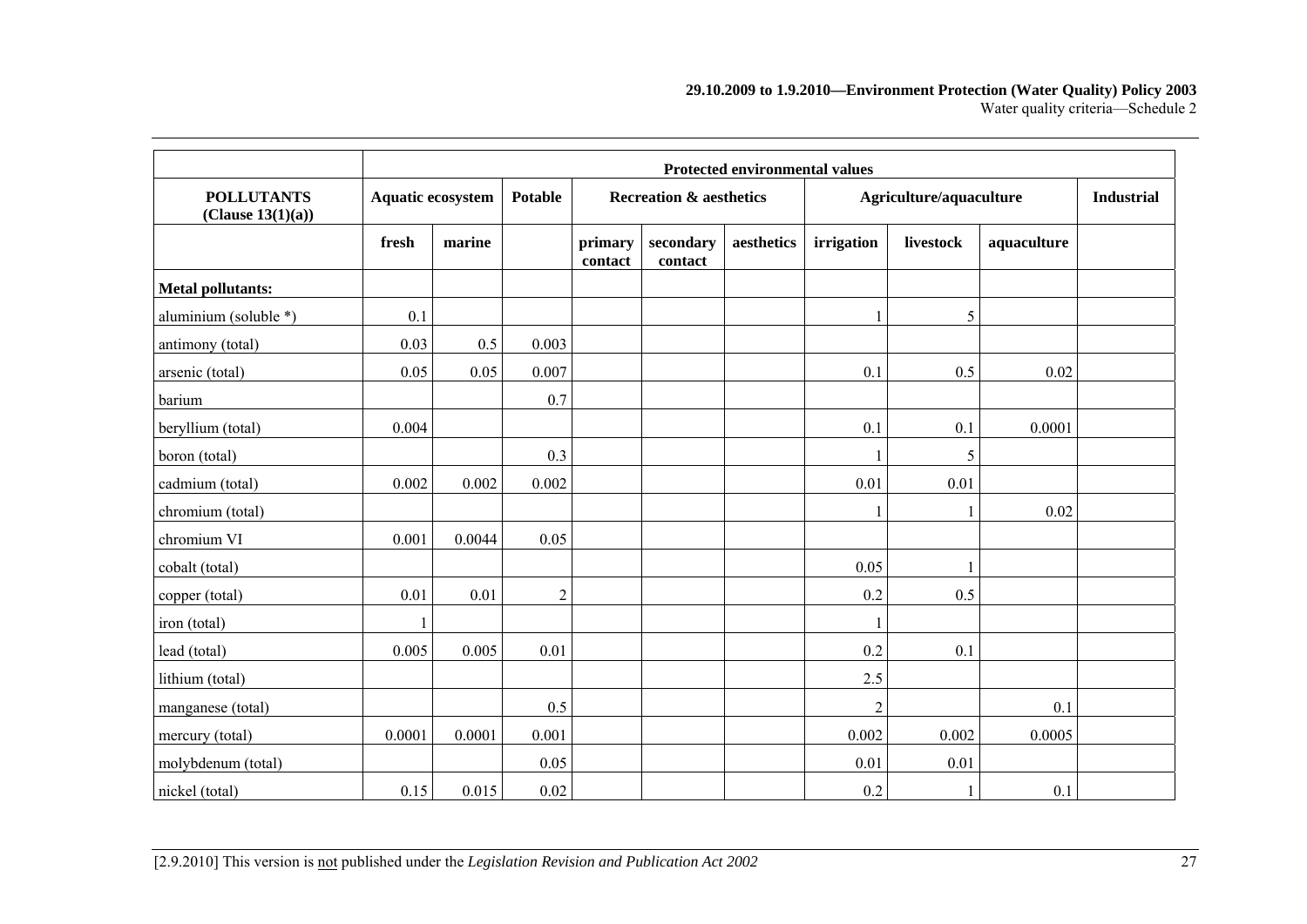#### **Environment Protection (Water Quality) Policy 2003—29.10.2009 to 1.9.2010**

Schedule 2—Water quality criteria

|                                                 | <b>Protected environmental values</b> |        |                |                    |                                    |            |                |                         |             |  |  |  |
|-------------------------------------------------|---------------------------------------|--------|----------------|--------------------|------------------------------------|------------|----------------|-------------------------|-------------|--|--|--|
| <b>POLLUTANTS</b><br>(Clause 13(1)(a))          | Aquatic ecosystem                     |        | <b>Potable</b> |                    | <b>Recreation &amp; aesthetics</b> |            |                | Agriculture/aquaculture |             |  |  |  |
|                                                 | fresh                                 | marine |                | primary<br>contact | secondary<br>contact               | aesthetics | irrigation     | livestock               | aquaculture |  |  |  |
| selenium (total)                                | 0.005                                 | 0.07   | 0.01           |                    |                                    |            | 0.02           | 0.02                    |             |  |  |  |
| silver (total)                                  | 0.0001                                | 0.001  | 0.1            |                    |                                    |            |                |                         |             |  |  |  |
| thallium (total)                                | 0.004                                 | 0.02   |                |                    |                                    |            |                |                         |             |  |  |  |
| uranium (total)                                 |                                       |        | 0.02           |                    |                                    |            | 0.01           | 0.2                     |             |  |  |  |
| vanadium (total)                                |                                       |        |                |                    |                                    |            | 0.1            | 0.1                     |             |  |  |  |
| zinc (total)                                    | 0.05                                  | 0.05   |                |                    |                                    |            | $\overline{c}$ | 20                      | 0.005       |  |  |  |
| Inorganic pollutants:                           |                                       |        |                |                    |                                    |            |                |                         |             |  |  |  |
| ammonia (total as nitrogen)                     | 0.5                                   | 0.2    |                |                    |                                    |            |                |                         |             |  |  |  |
| ammonia (NH3 as nitrogen)                       | 0.01                                  | 0.05   |                |                    |                                    |            |                |                         |             |  |  |  |
| Biochemical Oxygen Demand<br>$(5$ -day test $)$ | 10                                    | 10     |                |                    |                                    |            |                |                         |             |  |  |  |
| chlorine (total)                                | 0.003                                 | 0.0075 |                |                    |                                    |            |                |                         |             |  |  |  |
| colour (Hazen units)                            | 30                                    | 15     |                |                    |                                    |            |                |                         |             |  |  |  |
| cyanide (total)                                 |                                       |        | $0.08\,$       |                    |                                    |            |                |                         |             |  |  |  |
| iodide                                          |                                       |        | 0.1            |                    |                                    |            |                |                         |             |  |  |  |
| fluoride                                        |                                       |        | 1.5            |                    |                                    |            |                | $\boldsymbol{2}$        |             |  |  |  |
| nitrate (as nitrogen)                           |                                       |        | $10\,$         |                    |                                    |            |                | 30                      |             |  |  |  |
| nitrite (as nitrogen)                           |                                       |        | 1              |                    |                                    |            |                | 10                      |             |  |  |  |
| oxidised nitrogen (as nitrogen)                 | 0.5                                   | 0.2    |                |                    |                                    |            |                |                         |             |  |  |  |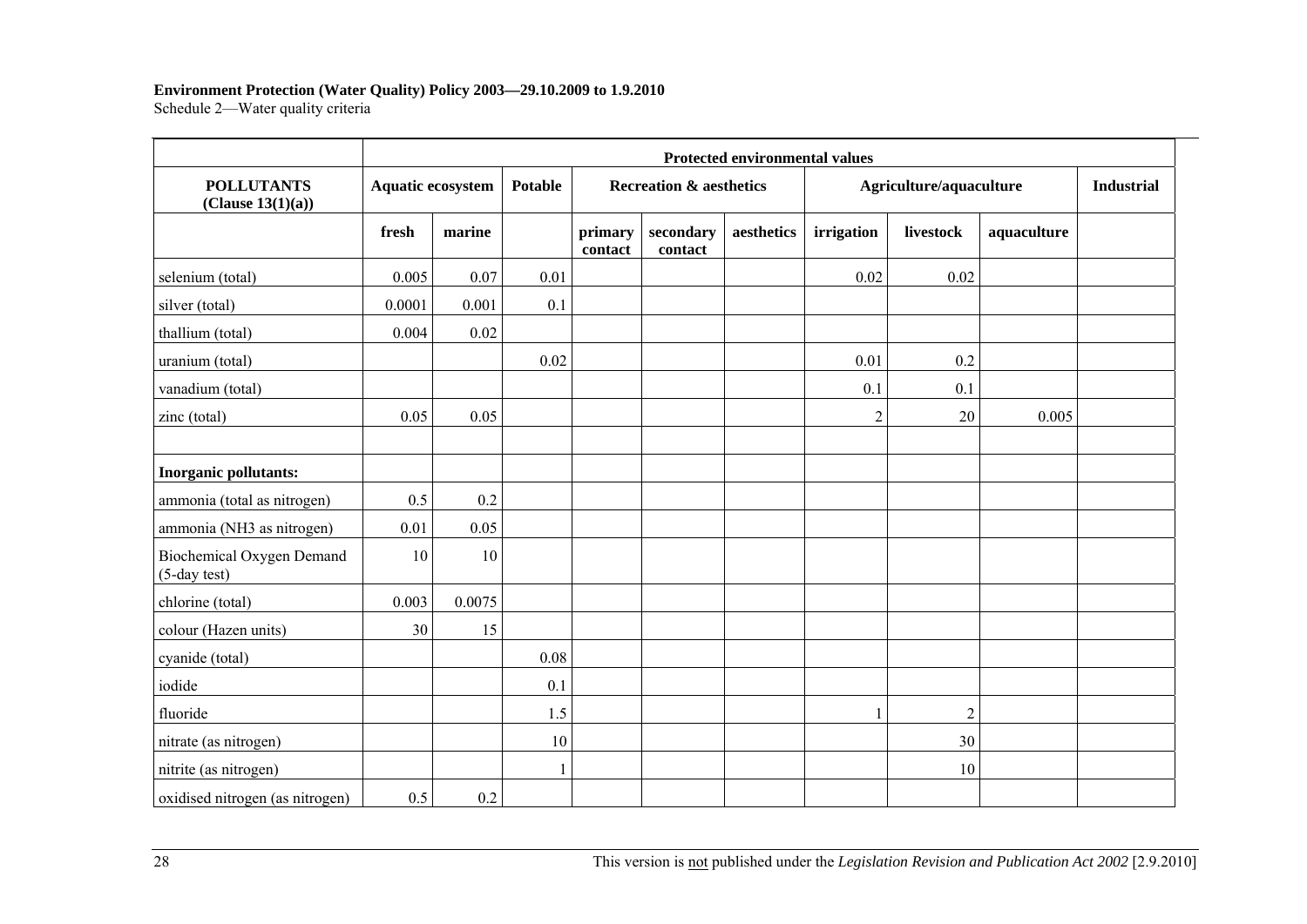#### **29.10.2009 to 1.9.2010—Environment Protection (Water Quality) Policy 2003**  Water quality criteria—Schedule 2

|                                                    | <b>Protected environmental values</b> |        |         |                    |                                    |            |            |                         |             |                   |
|----------------------------------------------------|---------------------------------------|--------|---------|--------------------|------------------------------------|------------|------------|-------------------------|-------------|-------------------|
| <b>POLLUTANTS</b><br>(Clause 13(1)(a))             | <b>Aquatic ecosystem</b>              |        | Potable |                    | <b>Recreation &amp; aesthetics</b> |            |            | Agriculture/aquaculture |             | <b>Industrial</b> |
|                                                    | fresh                                 | marine |         | primary<br>contact | secondary<br>contact               | aesthetics | irrigation | livestock               | aquaculture |                   |
| phosphorus (total as<br>phosphorus)                | 0.5                                   | 0.5    |         |                    |                                    |            |            |                         |             |                   |
| phosphorus (soluble as<br>phosphorus)              | 0.1                                   | 0.1    |         |                    |                                    |            |            |                         |             |                   |
| salinity (percentage variation)                    | 10                                    |        |         |                    |                                    |            |            |                         |             |                   |
| sulfate                                            |                                       |        | 500     |                    |                                    |            |            | 1000                    |             |                   |
| sulfide                                            | 0.002                                 | 0.002  |         |                    |                                    |            |            |                         |             |                   |
| suspended sediment                                 | 20                                    | 10     |         |                    |                                    |            |            |                         |             |                   |
| total nitrogen (as nitrogen)                       | 5                                     | 5      |         |                    |                                    |            |            |                         |             |                   |
| total organic carbon                               | 15                                    | 10     |         |                    |                                    |            |            |                         |             |                   |
| turbidity (Nephelometric<br>Turbidity units (NTU)) | 20                                    | 10     | 5       | 20                 |                                    |            |            |                         |             |                   |
|                                                    |                                       |        |         |                    |                                    |            |            |                         |             |                   |
| Organic pollutants:                                |                                       |        |         |                    |                                    |            |            |                         |             |                   |
| Chlorinated phenols                                |                                       |        |         |                    |                                    |            |            |                         |             |                   |
| monochlorophenol                                   | 0.007                                 |        | 0.0001  |                    |                                    |            |            |                         |             |                   |
| 2,4-dichlorophenol                                 | 0.0002                                |        | 0.0003  |                    |                                    |            |            |                         |             |                   |
| trichlorophenol (total)                            | 0.018                                 |        | 0.002   |                    |                                    |            |            |                         |             |                   |
| $2,4,5$ -trichlorophenol                           |                                       | 0.008  | 0.002   |                    |                                    |            |            |                         |             |                   |
| tetrachlorophenol                                  | 0.001                                 |        |         |                    |                                    |            |            |                         |             |                   |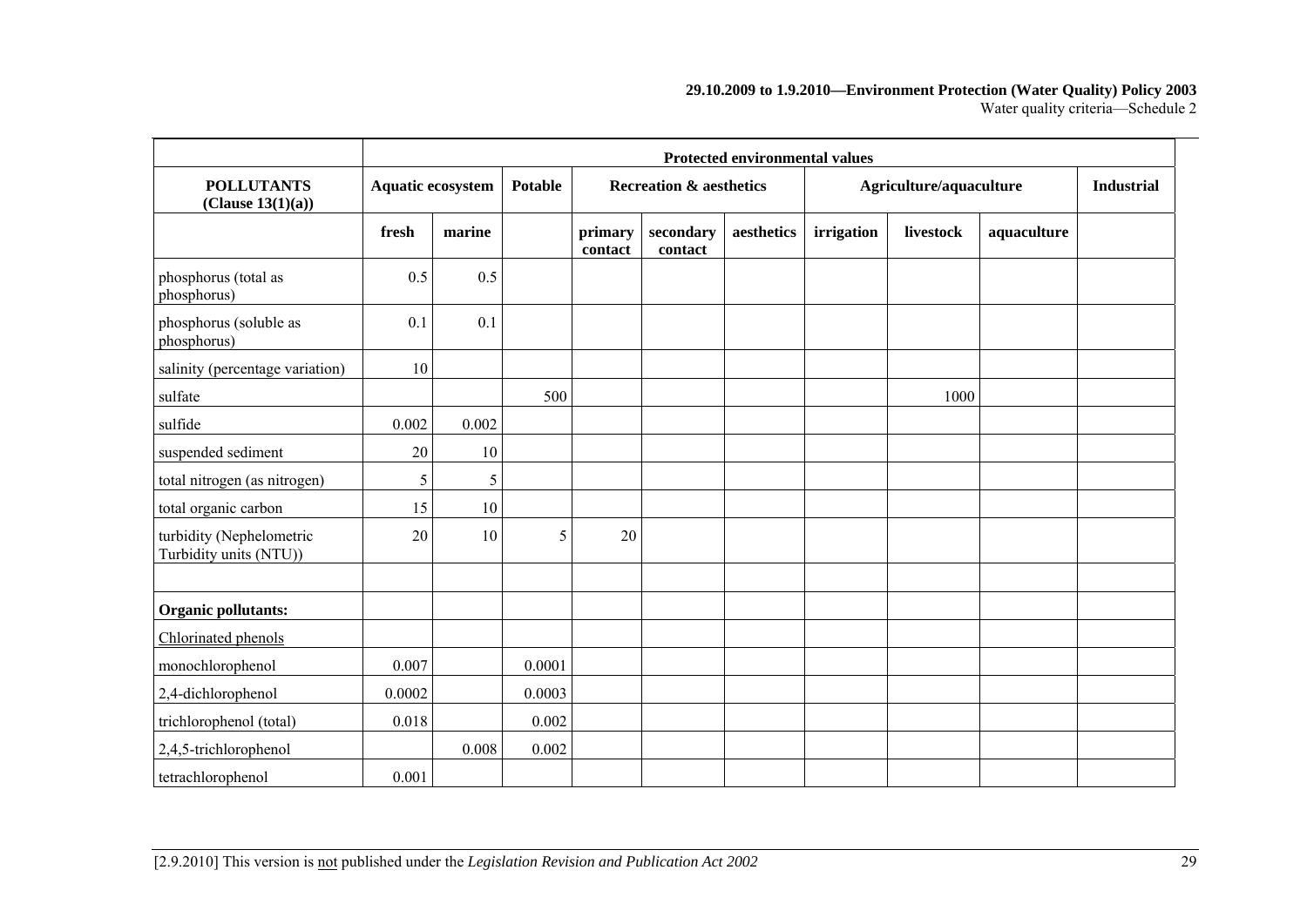#### **Environment Protection (Water Quality) Policy 2003—29.10.2009 to 1.9.2010**

Schedule 2—Water quality criteria

|                                        |          | <b>Protected environmental values</b> |         |                    |                                    |            |            |                         |             |  |  |  |  |
|----------------------------------------|----------|---------------------------------------|---------|--------------------|------------------------------------|------------|------------|-------------------------|-------------|--|--|--|--|
| <b>POLLUTANTS</b><br>(Clause 13(1)(a)) |          | <b>Aquatic ecosystem</b>              |         |                    | <b>Recreation &amp; aesthetics</b> |            |            | Agriculture/aquaculture |             |  |  |  |  |
|                                        | fresh    | marine                                |         | primary<br>contact | secondary<br>contact               | aesthetics | irrigation | livestock               | aquaculture |  |  |  |  |
| oil and grease                         | 10       | 10                                    |         |                    |                                    | 10         |            |                         |             |  |  |  |  |
| pentachlorophenol                      | 0.00005  | 0.0002                                | 0.00001 |                    |                                    |            |            |                         |             |  |  |  |  |
| Chlorobenzenes                         |          |                                       |         |                    |                                    |            |            |                         |             |  |  |  |  |
| 1,2-dichlorobenzene                    | 0.0025   |                                       | 1.5     |                    |                                    |            |            |                         |             |  |  |  |  |
| 1,3-dichlorobenzene                    | 0.0025   |                                       |         |                    |                                    |            |            |                         |             |  |  |  |  |
| 1,4-dichlorobenzene                    | 0.004    |                                       | 0.04    |                    |                                    |            |            |                         |             |  |  |  |  |
| monochlorobenzene                      | 0.015    |                                       |         |                    |                                    |            |            |                         |             |  |  |  |  |
| trichlorobenzenes (total)              |          |                                       | 0.03    |                    |                                    |            |            |                         |             |  |  |  |  |
| 1,2,3-trichlorobenzene                 | 0.0009   |                                       |         |                    |                                    |            |            |                         |             |  |  |  |  |
| 1,2,4-trichlorobenzene                 | 0.0005   |                                       |         |                    |                                    |            |            |                         |             |  |  |  |  |
| 1,3,5-trichlorobenzene                 | 0.0007   |                                       |         |                    |                                    |            |            |                         |             |  |  |  |  |
| 1,2,3,4-tetrachlorobenzene             | 0.0001   |                                       |         |                    |                                    |            |            |                         |             |  |  |  |  |
| 1,2,3,5-tetrachlorobenzene             | 0.0001   |                                       |         |                    |                                    |            |            |                         |             |  |  |  |  |
| 1,2,4,5-tetrachlorobenzene             | 0.0002   |                                       |         |                    |                                    |            |            |                         |             |  |  |  |  |
| pentachlorobenzene                     | 0.00003  |                                       |         |                    |                                    |            |            |                         |             |  |  |  |  |
| hexachlorobenzene                      | 0.000007 |                                       |         |                    |                                    |            |            |                         |             |  |  |  |  |
|                                        |          |                                       |         |                    |                                    |            |            |                         |             |  |  |  |  |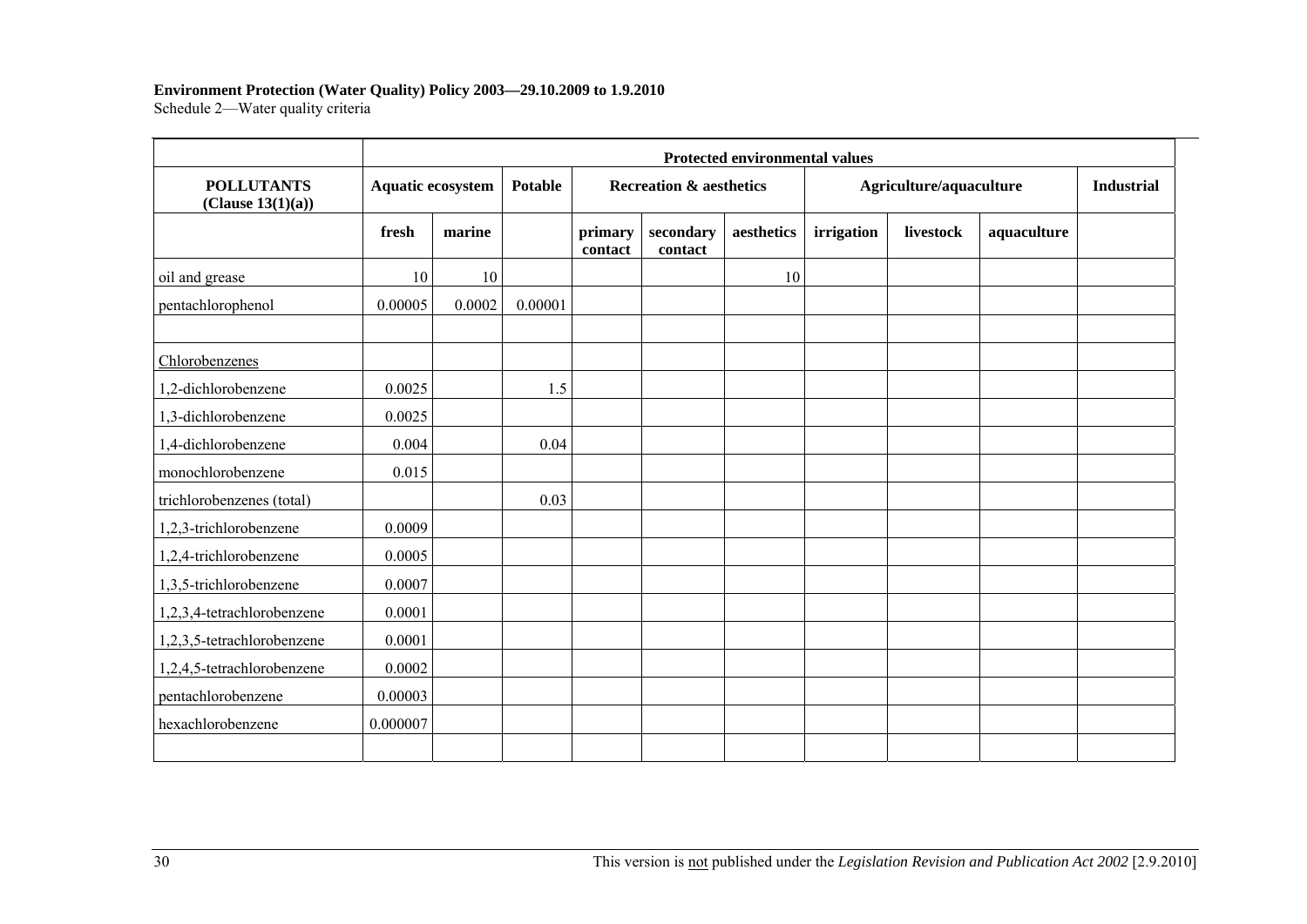#### **29.10.2009 to 1.9.2010—Environment Protection (Water Quality) Policy 2003**  Water quality criteria—Schedule 2

|                                        | <b>Protected environmental values</b> |         |                |                    |                                    |            |            |                         |             |                   |
|----------------------------------------|---------------------------------------|---------|----------------|--------------------|------------------------------------|------------|------------|-------------------------|-------------|-------------------|
| <b>POLLUTANTS</b><br>(Clause 13(1)(a)) | Aquatic ecosystem                     |         | <b>Potable</b> |                    | <b>Recreation &amp; aesthetics</b> |            |            | Agriculture/aquaculture |             | <b>Industrial</b> |
|                                        | fresh                                 | marine  |                | primary<br>contact | secondary<br>contact               | aesthetics | irrigation | livestock               | aquaculture |                   |
| Organotins                             |                                       |         |                |                    |                                    |            |            |                         |             |                   |
| tributyltins                           | 0.00008                               | 0.00002 | 0.001          |                    |                                    |            |            |                         |             |                   |
| Plasticisers                           |                                       |         |                |                    |                                    |            |            |                         |             |                   |
| di(2-ethylhexyl) phthalate             |                                       |         | 0.01           |                    |                                    |            |            |                         |             |                   |
| Other organic pollutants               |                                       |         |                |                    |                                    |            |            |                         |             |                   |
| acrlyamide                             |                                       |         | 0.0002         |                    |                                    |            |            |                         |             |                   |
| benzene                                | 0.3                                   | 0.3     | 0.001          |                    |                                    |            |            |                         | 0.04        |                   |
| carbon tetrachloride                   |                                       |         | 0.003          |                    |                                    |            |            |                         |             |                   |
| 1,2-dichloroethane                     |                                       |         | 0.003          |                    |                                    |            |            |                         |             |                   |
| 1,1-dichloroethene                     |                                       |         | 0.03           |                    |                                    |            |            |                         |             |                   |
| 1,2-dichloroethene                     |                                       |         | 0.06           |                    |                                    |            |            |                         |             |                   |
| dichloromethane                        |                                       |         | 0.004          |                    |                                    |            |            |                         |             |                   |
| epichlorohydrin                        |                                       |         | 0.0005         |                    |                                    |            |            |                         |             |                   |
| ethylbenzene                           |                                       |         | 0.3            |                    |                                    |            |            |                         |             |                   |
| ethylenediamine tetraacetic<br>acid    |                                       |         | 0.25           |                    |                                    |            |            |                         |             |                   |
| hexachlorobutadiene                    |                                       |         | 0.0007         |                    |                                    |            |            |                         |             |                   |
| nitrilotriacetic acid                  |                                       |         | 0.2            |                    |                                    |            |            |                         |             |                   |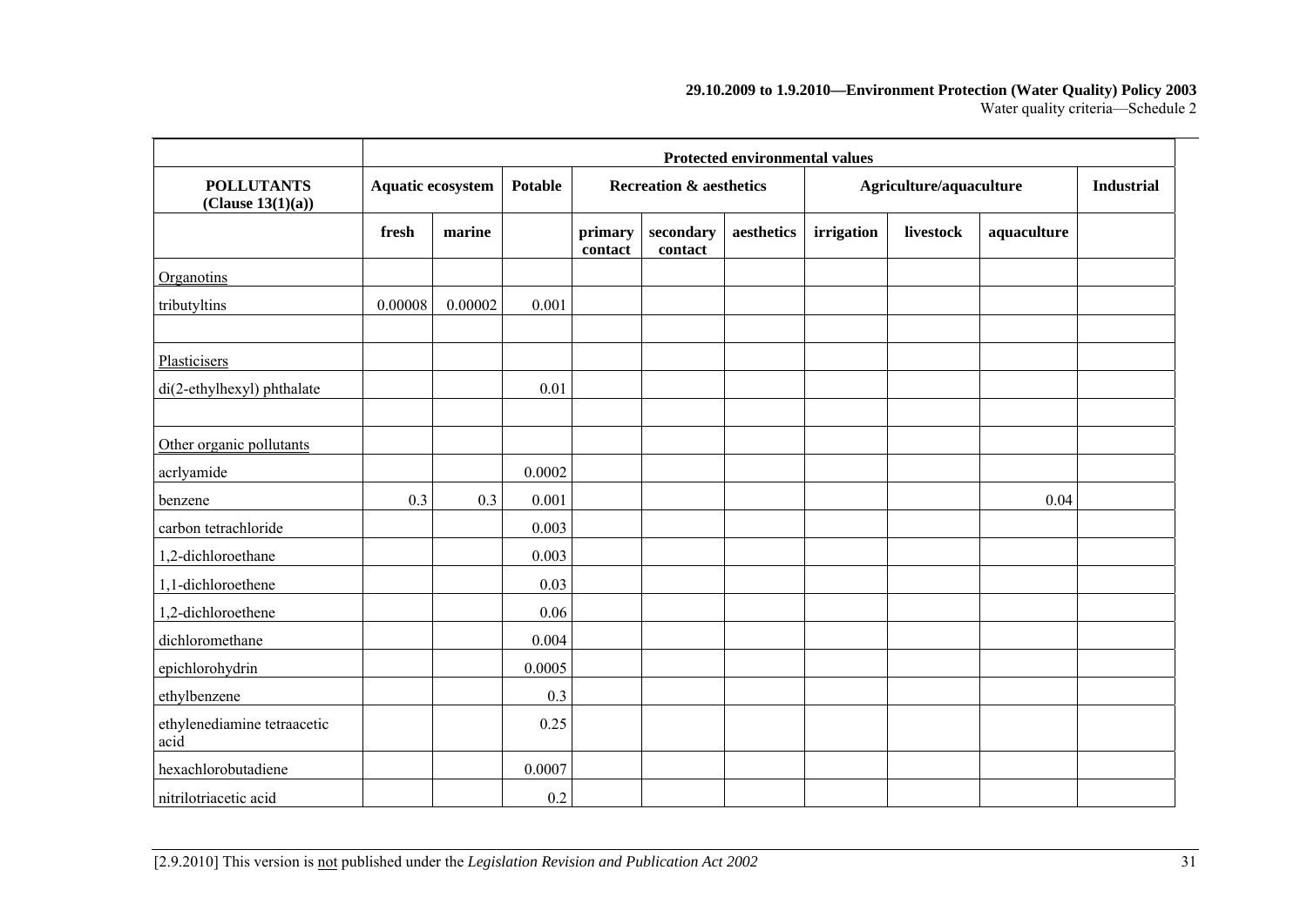#### **Environment Protection (Water Quality) Policy 2003—29.10.2009 to 1.9.2010**

Schedule 2—Water quality criteria

|                                                                   |              | <b>Protected environmental values</b> |                  |                    |                                    |            |                         |                   |                |  |  |  |  |
|-------------------------------------------------------------------|--------------|---------------------------------------|------------------|--------------------|------------------------------------|------------|-------------------------|-------------------|----------------|--|--|--|--|
| <b>POLLUTANTS</b><br>(Clause 13(1)(a))                            |              | Aquatic ecosystem                     |                  |                    | <b>Recreation &amp; aesthetics</b> |            | Agriculture/aquaculture | <b>Industrial</b> |                |  |  |  |  |
|                                                                   | fresh        | marine                                |                  | primary<br>contact | secondary<br>contact               | aesthetics | irrigation              | livestock         | aquaculture    |  |  |  |  |
| pesticides                                                        | $\mathbf{0}$ | $\mathbf{0}$                          | $\boldsymbol{0}$ |                    |                                    |            |                         |                   |                |  |  |  |  |
| polyaromatic hydrocarbons<br>(PAHs)                               | 0.003        | 0.003                                 | 0.00001          |                    |                                    |            |                         |                   |                |  |  |  |  |
| phenol                                                            | 0.05         | 0.05                                  |                  |                    |                                    |            |                         |                   |                |  |  |  |  |
| polychlorinated biphenyls<br>(PCBs)                               | 0.000001     | 0.000004                              |                  |                    |                                    |            |                         |                   | 0.0005         |  |  |  |  |
| styrene                                                           |              |                                       | 0.03             |                    |                                    |            |                         |                   |                |  |  |  |  |
| 2,3,7,8 tetra-<br>chlorodibenzodioxin<br>(2378 TCDD)              | $\Omega$     | $\boldsymbol{0}$                      | $\theta$         |                    |                                    |            |                         |                   |                |  |  |  |  |
| tetrachloroethene                                                 |              |                                       | 0.04             |                    |                                    |            |                         |                   |                |  |  |  |  |
| toluene                                                           | 0.3          |                                       | 0.8              |                    |                                    |            |                         |                   |                |  |  |  |  |
| vinyl chloride                                                    |              |                                       | 0.0003           |                    |                                    |            |                         |                   |                |  |  |  |  |
| xylene                                                            |              |                                       | 0.6              |                    |                                    |            |                         |                   |                |  |  |  |  |
| Microbiological pollutants<br>(organisms per<br>100 millilitres): |              |                                       |                  |                    |                                    |            |                         |                   |                |  |  |  |  |
| faecal coliforms or E.coli                                        |              |                                       | $\boldsymbol{0}$ | 150                | 1000                               |            | 1000                    | 1000              | $\overline{0}$ |  |  |  |  |
| Enterococci                                                       |              |                                       |                  | 33                 |                                    |            |                         |                   |                |  |  |  |  |
|                                                                   |              |                                       |                  |                    |                                    |            |                         |                   |                |  |  |  |  |
|                                                                   |              |                                       |                  |                    |                                    |            |                         |                   |                |  |  |  |  |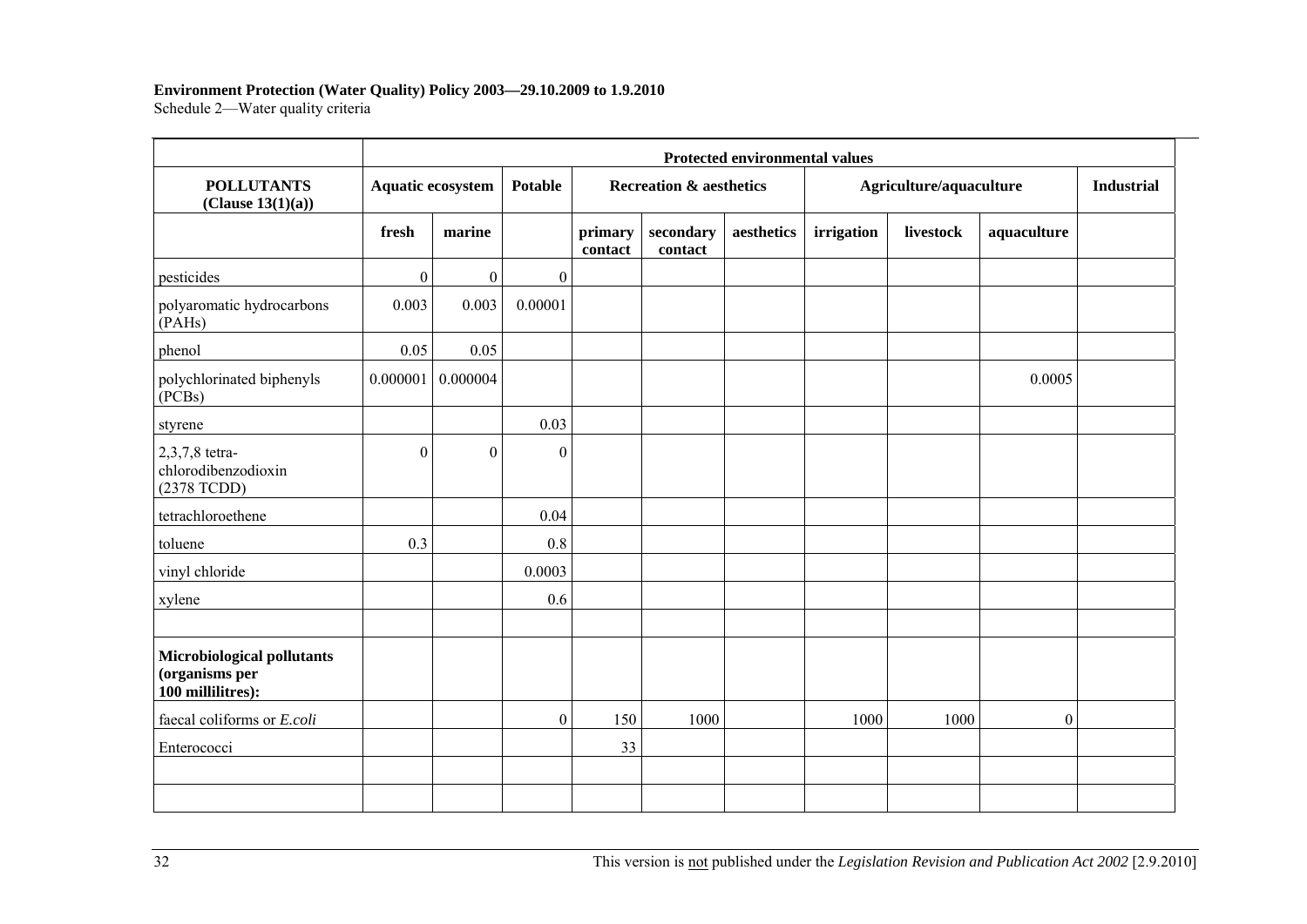#### **29.10.2009 to 1.9.2010—Environment Protection (Water Quality) Policy 2003**  Water quality criteria—Schedule 2

|                                                                               | <b>Protected environmental values</b>                                                                     |        |                        |                                    |                      |            |                         |                   |             |  |
|-------------------------------------------------------------------------------|-----------------------------------------------------------------------------------------------------------|--------|------------------------|------------------------------------|----------------------|------------|-------------------------|-------------------|-------------|--|
| <b>POLLUTANTS</b><br>(Clause $13(1)(a)$ )                                     | Aquatic ecosystem                                                                                         |        | <b>Potable</b>         | <b>Recreation &amp; aesthetics</b> |                      |            | Agriculture/aquaculture | <b>Industrial</b> |             |  |
|                                                                               | fresh                                                                                                     | marine |                        | primary<br>contact                 | secondary<br>contact | aesthetics | irrigation              | livestock         | aquaculture |  |
| <b>CHARACTERISTICS</b><br>(Clause 13(1)(b))                                   |                                                                                                           |        |                        |                                    |                      |            |                         |                   |             |  |
| oxygen (dissolved)                                                            | >6                                                                                                        | >6     |                        |                                    |                      |            |                         |                   |             |  |
| pH (pH units)                                                                 | between<br>$6.5 - 9$                                                                                      |        | between<br>$6.5 - 8.5$ |                                    |                      |            | between<br>$4.5 - 9$    |                   |             |  |
| Note-                                                                         |                                                                                                           |        |                        |                                    |                      |            |                         |                   |             |  |
| *<br>Soluble means fully dissolved or filterable through a 0.1 micron filter. |                                                                                                           |        |                        |                                    |                      |            |                         |                   |             |  |
| *                                                                             | Zero means that the pollutant must not be detectable when measured by a method approved by the Authority. |        |                        |                                    |                      |            |                         |                   |             |  |

#### **Table 2—Criteria for particular bodies of water**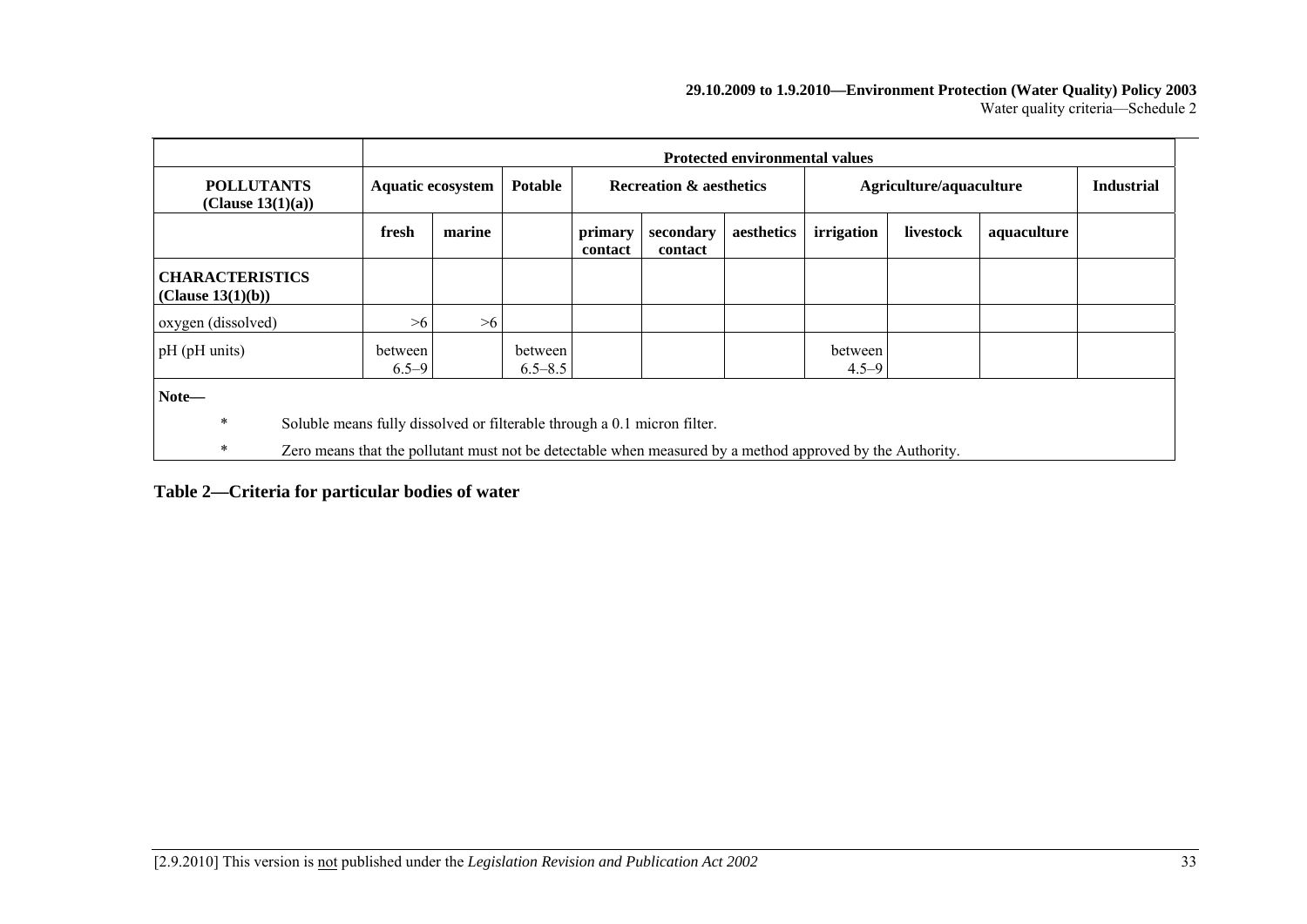# **Schedule 3—Discharge limits**

(Clause 16)

# **Schedule 4—Listed pollutants**

(Clauses 17 and 19)

# **Part 1**

Agricultural chemicals Airconditioning or cooling system wastewater Brick, bitumen or concrete cutting wastewater Building construction or demolition waste Building washwater Carpet or upholstery cleaning waste Chemicals designed for human or animal therapeutic use Cleaning agents Concrete waste Condensate from compressors Detergents and their byproducts Engine coolant Fire sprinkler test water Fuel dispensing area washwater Hard waste (eg vehicles, tyres, batteries, metal parts, piping) High pressure water blasting waste Motor vehicle servicing or repairs waste Oil, grease or lubricants Paint and paint scrapings Painting washwater Paint stripping waste Petroleum products Photographic chemicals Plaster, plaster waste and plaster wastewater Pool backwash water Pool chemicals Putrescible waste (eg food scraps, dead animals) Roof cleaning waste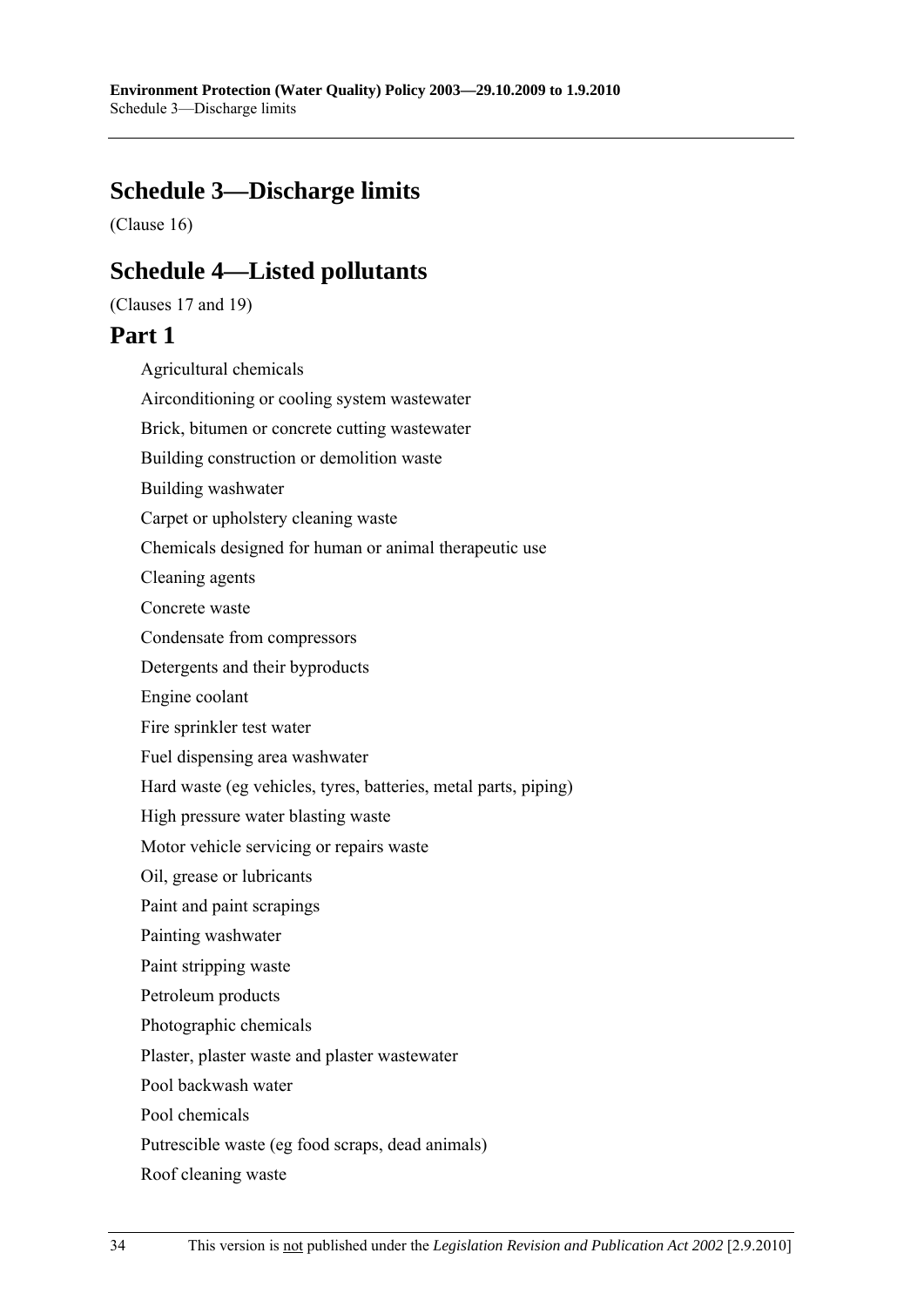Rubbish (eg cans, bottles, plastic items or materials)

Sawdust

Sewage (other than sewage lawfully discharged from a vessel in accordance with clause 36 of this policy)

Solvents

Stain or varnish

Steam cleaning waste

Street cleaning waste

Timber preservatives

Washdown water from cleaning animals or animal enclosures

Washdown water from cleaning vehicles, plant or equipment

Washdown water from commercial or industrial premises or wharves

Waste from grease traps

Wastes listed in Part B of Schedule 1 of the Act

# **Part 2**

Animal faeces Fertilisers Green waste (eg lawn clippings, leaves, prunings) Soil, clay, gravel or sand

# **Schedule 5—Listed pollutants**

(Clause 18) Oil or petroleum products Paint or paint products Sewage Timber preservatives Wastes listed in Part B of Schedule 1 of the Act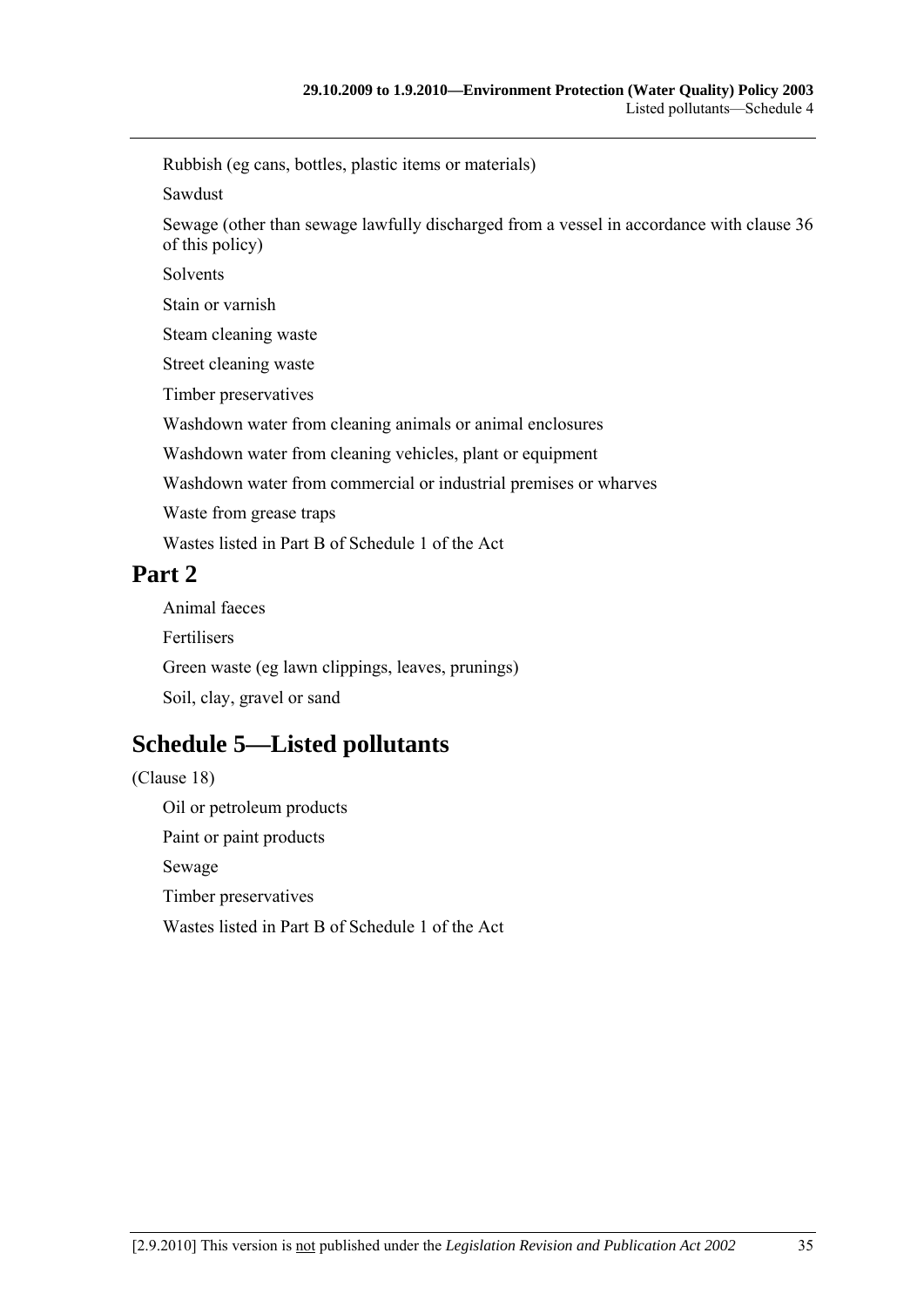# **Legislative history**

## **Notes**

- Please note—References in the legislation to other legislation or instruments or to titles of bodies or offices are not automatically updated as part of the program for the revision and publication of legislation and therefore may be obsolete.
- Earlier versions of this policy (historical versions) are listed at the end of the legislative history.
- For further information relating to the Act and subordinate legislation made under the Act see the Index of South Australian Statutes or www.legislation.sa.gov.au.

# **Legislation revoked by principal policy**

The *Environment Protection (Water Quality) Policy 2003* revoked the following:

*Environment Protection (Marine) Policy 1994 Environment Protection (Milking Shed Effluent Management) Policy 1997 Environment Protection (Vessels on Inland Waters) Policy 1998*

# **Principal policy and amendments**

New entries appear in bold.

| Notice                      | Provision under<br>which notice is<br>made | Publication of policy in<br>Gazette | Commencement       |
|-----------------------------|--------------------------------------------|-------------------------------------|--------------------|
| Gazette 10.4.2003 p1669     | s 28                                       |                                     | 1.10.2003          |
| Gazette 25.11.2004<br>p4405 | s 32                                       |                                     | 25.11.2004         |
| Gazette 3.11.2005 p3867     | Act 21/2005                                |                                     | $3.11.2005$ : cl 2 |
| Gazette 10.7.2008 p3317     | s 32                                       |                                     | $10.7.2008$ : cl 2 |
| Gazette 25.6.2009 p2988     | s 32                                       |                                     | $25.6.2009$ : cl 2 |
| Gazette 29.10.2009<br>p4980 | s <sub>32</sub>                            |                                     | 29.10.2009: cl 2   |

## **Provisions amended**

New entries appear in bold.

Entries that relate to provisions that have been deleted appear in italics.

| Provision  | How varied                                                            | Commencement |
|------------|-----------------------------------------------------------------------|--------------|
| cl 2       | omitted under Legislation Revision and<br><b>Publication Act 2002</b> | 25.11.2004   |
| cl.5       | omitted under Legislation Revision and<br><b>Publication Act 2002</b> | 3.11.2005    |
| cl 22      |                                                                       |              |
| cl $22(3)$ | amended by 3.11.2005 p3867 cl 8                                       | 3.11.2005    |